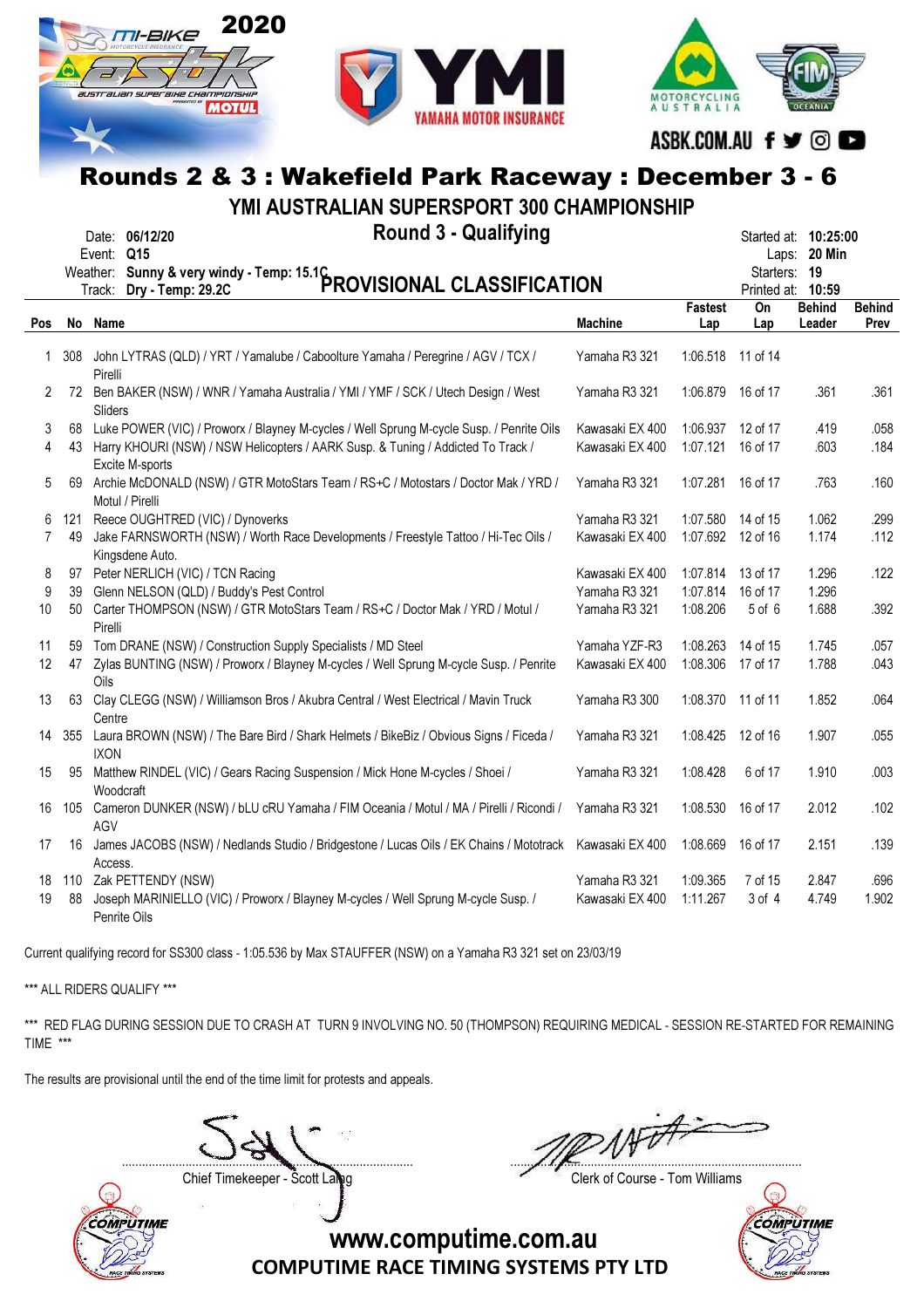





ASBK.COM.AU f y © O

# Rounds 2 & 3 : Wakefield Park Raceway : December 3 - 6

YMI AUSTRALIAN SUPERSPORT 300 CHAMPIONSHIP

| Event: Q15             | Date: 06/12/20<br>Weather: Sunny & very windy - Temp: 15.1C |                              | <b>Round 3 - Qualifying</b>                                               |                                      |      |                                                            |       |                                                                                           |             | Started at: 10:25:00<br>Starters: 19 | Laps: 20 Min     |        |
|------------------------|-------------------------------------------------------------|------------------------------|---------------------------------------------------------------------------|--------------------------------------|------|------------------------------------------------------------|-------|-------------------------------------------------------------------------------------------|-------------|--------------------------------------|------------------|--------|
|                        | Track: Dry - Temp: 29.2C                                    | <b>PROVISIONAL LAP TIMES</b> |                                                                           |                                      |      |                                                            |       |                                                                                           |             | Printed at: 10:59                    |                  |        |
| No Name                |                                                             |                              | <u>Lap 1</u>                                                              | Lap2                                 | Lap3 | Lap <sub>4</sub>                                           | Lap 5 | Lap6                                                                                      | Lap 7 Lap 8 |                                      | Lap <sub>9</sub> | Lap 10 |
|                        | 16 James JACOBS (NSW)                                       |                              |                                                                           |                                      |      |                                                            |       | 1:30.152 1:11.301 1:09.977 1:09.396 1:09.422 1:09.202 1:09.432 1:09.317 4:38.518 4:24.802 |             |                                      |                  |        |
|                        |                                                             | 10                           | 1:11.467  1:08.936  1:08.764  1:09.830  1:09.156  1:08.669  1:09.583      |                                      |      |                                                            |       |                                                                                           |             |                                      |                  |        |
| 39 Glenn NELSON (QLD)  |                                                             |                              |                                                                           |                                      |      |                                                            |       | 1:22.270 1:09.674 1:08.638 1:11.164 1:08.578 1:08.728 1:09.074 1:08.961 4:05.347 4:28.202 |             |                                      |                  |        |
|                        |                                                             | 10                           | 1:11.841  1:10.038  1:08.286  1:11.018  1:09.908 <u>1:07.814</u> 1:08.654 |                                      |      |                                                            |       |                                                                                           |             |                                      |                  |        |
| 43 Harry KHOURI (NSW)  |                                                             |                              |                                                                           |                                      |      |                                                            |       | 1:17.449 1:10.371 1:08.861 1:08.515 1:07.757 1:08.126 1:07.474 1:07.656 4:24.230 4:29.828 |             |                                      |                  |        |
|                        |                                                             | 10                           |                                                                           |                                      |      |                                                            |       | 1:15.930  1:07.169  1:11.734  1:07.455  1:14.242  1:07.121  1:07.179                      |             |                                      |                  |        |
|                        | 47 Zylas BUNTING (NSW)                                      |                              |                                                                           |                                      |      |                                                            |       | 1:18.409 1:11.103 1:09.926 1:08.815 1:08.325 1:08.851 1:12.358 1:09.916 4:14.929 4:25.182 |             |                                      |                  |        |
|                        |                                                             | 10                           | 1:12.235  1:09.763  1:08.700  1:11.351  1:08.911  1:08.595  1:08.306      |                                      |      |                                                            |       |                                                                                           |             |                                      |                  |        |
|                        | 49 Jake FARNSWORTH (NSW)                                    |                              |                                                                           |                                      |      |                                                            |       | 1:21.029 1:09.381 1:09.420 1:08.569 1:08.199 1:08.565 1:08.573 5:03.112 4:19.102 1:12.789 |             |                                      |                  |        |
|                        |                                                             | 10                           |                                                                           |                                      |      | 1:09.946 1:07.692 1:14.237 1:09.814 1:11.327 1:09.869      |       |                                                                                           |             |                                      |                  |        |
|                        | 50 Carter THOMPSON (NSW)                                    |                              |                                                                           |                                      |      | 1:21.174  1:38.860  1:16.888  1:08.401  1:08.206  1:08.278 |       |                                                                                           |             |                                      |                  |        |
| 59 Tom DRANE (NSW)     |                                                             |                              |                                                                           |                                      |      |                                                            |       | 1:26.625 1:11.055 1:10.863 1:11.749 1:11.527 2:44.497 3:47.311 4:26.302 1:11.671 1:09.375 |             |                                      |                  |        |
|                        |                                                             | 10                           |                                                                           |                                      |      | 1:09.086  1:08.900  1:11.153  1:08.263  1:09.703           |       |                                                                                           |             |                                      |                  |        |
| 63 Clay CLEGG (NSW)    |                                                             |                              |                                                                           |                                      |      |                                                            |       | 1:20.780 1:58.824 1:20.408 1:09.669 1:09.716 1:10.238 5:17.039 4:25.904 1:11.840 1:08.725 |             |                                      |                  |        |
|                        |                                                             | 10                           | <u>1:08.370</u>                                                           |                                      |      |                                                            |       |                                                                                           |             |                                      |                  |        |
| 68 Luke POWER (VIC)    |                                                             |                              |                                                                           |                                      |      |                                                            |       | 1:18.556 1:10.870 1:08.546 1:08.899 1:07.389 1:07.815 1:07.574 1:07.936 4:24.470 4:33.362 |             |                                      |                  |        |
|                        |                                                             | 10                           |                                                                           |                                      |      |                                                            |       | 1:15.161  1:06.937  1:07.173  1:07.429  1:16.207  1:07.311  1:06.944                      |             |                                      |                  |        |
|                        | 69 Archie McDONALD (NSW)                                    |                              |                                                                           |                                      |      |                                                            |       | 1:23.675 1:10.864 1:08.802 1:08.280 1:08.816 1:08.272 1:08.008 1:08.134 4:25.973 4:09.274 |             |                                      |                  |        |
|                        |                                                             | 10                           | 1:12.131  1:08.039  1:07.799  1:13.798  1:10.932  1:07.281  1:08.237      |                                      |      |                                                            |       |                                                                                           |             |                                      |                  |        |
| 72 Ben BAKER (NSW)     |                                                             |                              |                                                                           |                                      |      |                                                            |       | 1:18.557 1:10.478 1:08.218 1:07.929 1:07.743 1:27.573 1:16.414 1:11.078 4:13.978 4:23.988 |             |                                      |                  |        |
|                        |                                                             | 10                           |                                                                           |                                      |      |                                                            |       |                                                                                           |             |                                      |                  |        |
|                        | 88 Joseph MARINIELLO (VIC)                                  |                              |                                                                           | 1:22.852 1:12.175 1:11.267 10:05.856 |      |                                                            |       |                                                                                           |             |                                      |                  |        |
|                        | 95 Matthew RINDEL (VIC)                                     |                              |                                                                           |                                      |      |                                                            |       | 1:20.187 1:10.188 1:10.789 1:09.966 1:09.039 1:08.428 1:09.428 1:09.763 4:21.880 4:24.209 |             |                                      |                  |        |
|                        |                                                             | 10                           | 1:37.332  1:16.982  1:08.851  1:08.894  1:08.675  1:08.712  1:08.428      |                                      |      |                                                            |       |                                                                                           |             |                                      |                  |        |
| 97 Peter NERLICH (VIC) |                                                             |                              |                                                                           |                                      |      |                                                            |       | 1:21.150 1:12.486 1:10.793 1:09.835 1:09.847 1:14.320 1:09.452 1:10.557 3:48.333 4:21.849 |             |                                      |                  |        |
|                        |                                                             | 10                           |                                                                           |                                      |      |                                                            |       | 1:12.290  1:09.554  1:07.814  1:09.661  1:08.546  1:08.261  1:08.495                      |             |                                      |                  |        |
|                        | 105 Cameron DUNKER (NSW)                                    |                              |                                                                           |                                      |      |                                                            |       | 1:22.683 1:11.373 1:09.931 1:10.060 1:09.573 1:09.286 1:10.802 1:09.575 4:01.936 4:25.851 |             |                                      |                  |        |
|                        |                                                             | 10                           | 1:10.721  1:09.455  1:09.017  1:08.950  1:09.427  1:08.530  1:09.433      |                                      |      |                                                            |       |                                                                                           |             |                                      |                  |        |
|                        | 110 Zak PETTENDY (NSW)                                      |                              |                                                                           |                                      |      |                                                            |       | 1:19.921 1:11.021 1:16.091 1:10.105 1:09.556 1:14.422 1:09.365 4:57.514 4:24.775 1:12.727 |             |                                      |                  |        |
|                        |                                                             | 10                           |                                                                           |                                      |      | 1:15.970 1:10.129 1:12.749 1:09.486 1:11.658               |       |                                                                                           |             |                                      |                  |        |
|                        | 121 Reece OUGHTRED (VIC)                                    |                              |                                                                           |                                      |      |                                                            |       | 1:18.795 1:10.274 1:09.800 1:09.030 1:08.755 1:09.194 6:35.837 4:24.127 1:12.797 1:09.746 |             |                                      |                  |        |
|                        |                                                             | 10                           |                                                                           |                                      |      | 1:09.164 1:08.643 1:15.082 1:07.580 1:09.924               |       |                                                                                           |             |                                      |                  |        |
| 308 John LYTRAS (QLD)  |                                                             |                              |                                                                           |                                      |      |                                                            |       | 1:19.316 1:10.764 1:07.228 1:54.704 1:16.353 1:07.155 1:06.674 8:25.615 1:16.602 1:06.767 |             |                                      |                  |        |
|                        |                                                             | 10                           |                                                                           | 1:06.518 1:06.528 1:06.595 1:09.557  |      |                                                            |       |                                                                                           |             |                                      |                  |        |
| 355 Laura BROWN (NSW)  |                                                             |                              |                                                                           |                                      |      |                                                            |       | 1:23.393 1:11.606 1:10.312 1:11.819 1:09.406 1:09.344 1:09.268 5:22.659 4:28.172 1:16.480 |             |                                      |                  |        |
|                        |                                                             | 10                           | 1:09.933 1:08.425 1:08.575 1:08.896 1:11.000 1:09.083                     |                                      |      |                                                            |       |                                                                                           |             |                                      |                  |        |

\*\*\* ALL RIDERS QUALIFY \*\*\*

\*\*\* RED FLAG DURING SESSION DUE TO CRASH AT TURN 9 INVOLVING NO. 50 (THOMPSON) REQUIRING MEDICAL - SESSION RE-STARTED FOR REMAINING TIME \*\*\* The results are provisional until the end of the time limit for protests and appeals.

....................................................................................... .......................................................................................

Chief Timekeeper - Scott Laing Chief Timekeeper - Scott Laing



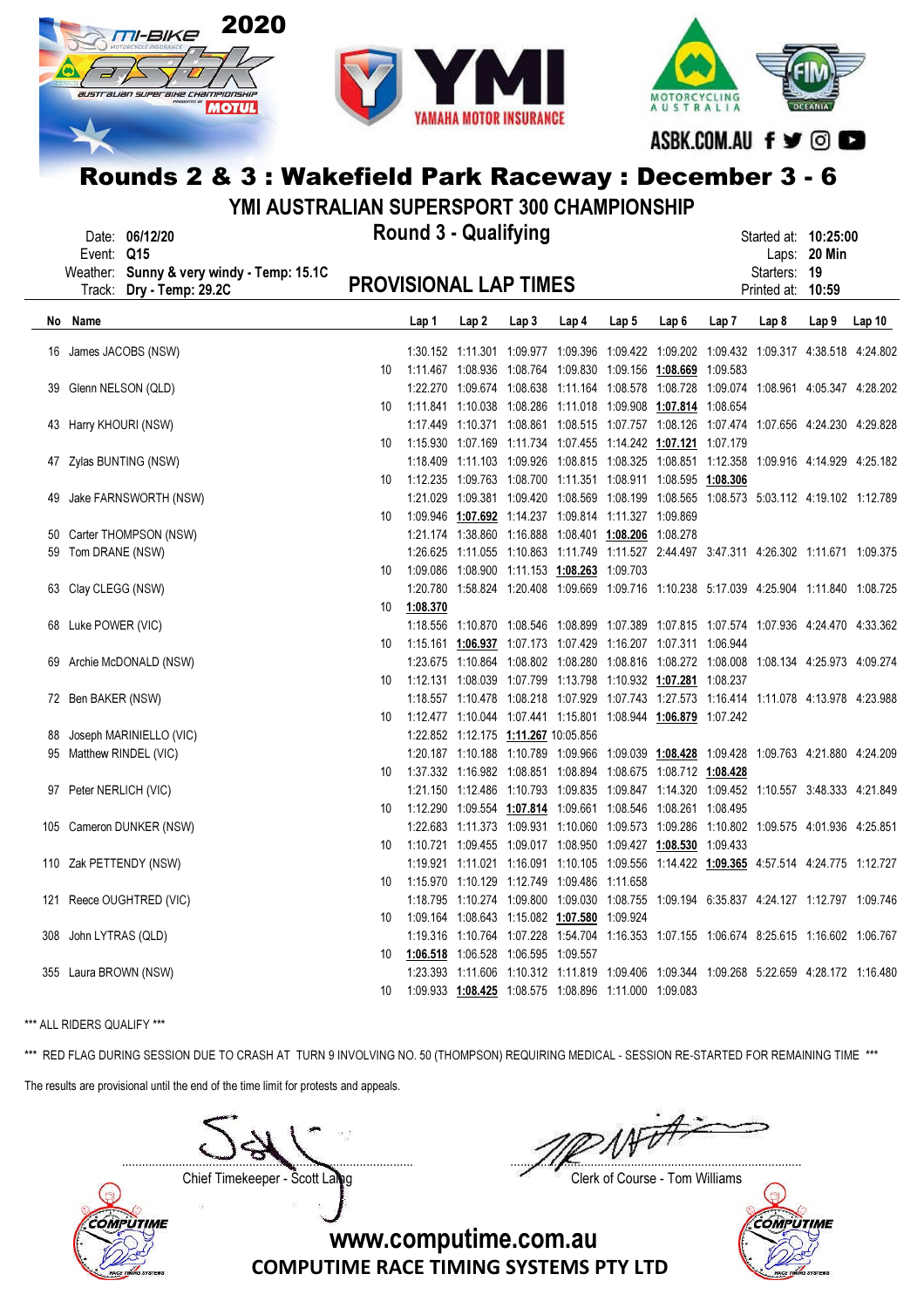





ASBK.COM.AU f ♥ © ■

## Rounds 2 & 3 : Wakefield Park Raceway : December 3 - 6

YMI AUSTRALIAN SUPERSPORT 300 CHAMPIONSHIP

| Event: Q15<br>Laps: 20 Min<br>Weather: Sunny & very windy - Temp: 15.1C<br>Starters: 19<br><b>PROVISIONAL SPLIT TIMES</b><br>Track: Dry - Temp: 29.2C<br>Printed at: 10:59<br>Split 1<br>Lap Time<br>Split 2<br>Split 3<br>Lap Time<br>Split 1<br>Split 2<br>Split 3<br>Lap<br>Lap<br>6<br>16 James JACOBS (NSW) (17th)<br>18.537<br>24.610<br>24.979<br>1:08.126<br>$\overline{7}$<br>36.176<br>26.929<br>27.047<br>1:30.152 P<br>18.401<br>24.614<br>24.459<br>1:07.474<br>$\overline{2}$<br>25.854<br>19.430<br>26.017<br>1:11.301<br>8<br>18.381<br>24.603<br>24.672<br>1:07.656<br>3<br>25.479<br>25.405<br>9<br>25.536<br>4:24.230<br>19.093<br>1:09.977<br>18.322<br>3:40.372<br>18.878<br>25.285<br>25.233<br>1:09.396<br>26.368<br>26.716<br>4<br>10<br>3:36.744<br>4:29.828 P<br>5<br>25.229<br>25.226<br>27.626<br>29.108<br>18.967<br>1:09.422<br>11<br>19.196<br>1:15.930<br>25.118<br>6<br>18.762<br>25.322<br>12<br>24.519<br>1:09.202<br>18.219<br>24.431<br>1:07.169<br>$\overline{7}$<br>25.488<br>25.075<br>27.777<br>18.869<br>1:09.432<br>13<br>18.198<br>25.759<br>1:11.734<br>8<br>18.710<br>25.318<br>25.289<br>14<br>24.477<br>24.798<br>1:09.317<br>18.180<br>1:07.455<br>9<br>26.033<br>3:53.840<br>4:38.518<br>19.675<br>25.829<br>1:14.242<br>18.645<br>15<br>28.738<br>10<br>26.752<br>25.745<br>16<br>24.596<br>3:32.305<br>4:24.802 P<br>18.095<br>24.430<br>1:07.121<br>26.087<br>25.816<br>17<br>18.162<br>24.693<br>11<br>19.564<br>1:11.467<br>24.324<br>1:07.179<br>25.056<br>12<br>18.729<br>25.151<br>1:08.936<br>25.119<br>47 Zylas BUNTING (NSW) (12th)<br>13<br>18.768<br>24.877<br>1:08.764<br>25.615<br>25.192<br>1:09.830<br>14<br>19.023<br>25.958<br>26.874<br>25.577<br>1:18.409 P<br>1<br>18.912<br>25.242<br>25.002<br>2<br>26.177<br>25.637<br>15<br>1:09.156<br>19.289<br>1:11.103<br>16<br>18.682<br>24.895<br>3<br>25.658<br>25.401<br>25.092<br>1:08.669<br>18.867<br>1:09.926<br>17<br>25.313<br>25.224<br>24.734<br>18.933<br>25.337<br>1:09.583<br>4<br>18.857<br>1:08.815<br>5<br>24.756<br>18.672<br>24.897<br>1:08.325<br>6<br>39 Glenn NELSON (QLD) (9th)<br>18.786<br>25.027<br>25.038<br>1:08.851<br>$\overline{7}$<br>26.726<br>26.908<br>26.002<br>27.790<br>27.754<br>1:22.270 P<br>19.448<br>1:12.358<br>1<br>2<br>19.253<br>25.345<br>25.076<br>8<br>25.531<br>25.378<br>1:09.674<br>19.007<br>1:09.916<br>3<br>24.918<br>25.033<br>9<br>18.734<br>18.687<br>1:08.638<br>30.634<br>3:25.561<br>4:14.929<br>27.523<br>4<br>18.576<br>25.065<br>1:11.164<br>10<br>3:31.860<br>26.221<br>27.101<br>4:25.182 P<br>24.960<br>25.703<br>5<br>18.651<br>24.967<br>1:08.578<br>11<br>19.746<br>26.786<br>1:12.235<br>6<br>25.297<br>24.901<br>25.683<br>18.530<br>1:08.728<br>12<br>18.827<br>25.253<br>1:09.763<br>$\overline{7}$<br>18.653<br>25.328<br>25.093<br>24.766<br>24.904<br>1:09.074<br>13<br>19.030<br>1:08.700<br>8<br>18.704<br>24.911<br>25.346<br>1:08.961<br>14<br>24.777<br>27.755<br>18.819<br>1:11.351<br>24.706<br>3:12.079<br>24.815<br>9<br>28.562<br>4:05.347<br>15<br>19.275<br>24.821<br>1:08.911<br>26.893<br>26.366<br>10<br>3:34.943<br>4:28.202 P<br>16<br>18.776<br>25.184<br>24.635<br>1:08.595<br>26.069<br>26.868<br>11<br>18.904<br>1:11.841<br>17<br>24.875<br>18.579<br>24.852<br>1:08.306<br>12<br>25.931<br>25.225<br>18.882<br>1:10.038<br>24.629<br>13<br>18.558<br>25.099<br>1:08.286<br>49 Jake FARNSWORTH (NSW) (7th)<br>25.254<br>14<br>19.994<br>25.770<br>1:11.018<br>28.952<br>26.317<br>25.760<br>1:21.029 P<br>1<br>$\overline{2}$<br>15<br>18.832<br>25.488<br>25.588<br>1:09.908<br>18.746<br>25.678<br>24.957<br>1:09.381<br>16<br><u>18.505</u><br><u>24.821</u><br><u>24.488</u><br><u>1:07.814</u><br>3<br>18.908<br>25.329<br>25.183<br>1:09.420<br>17<br>18.594<br>25.058<br>25.002<br>1:08.654<br>4<br>18.757<br>24.998<br>24.814<br>1:08.569<br>5<br>18.619<br>24.806<br>24.774<br>1:08.199<br>6<br>43 Harry KHOURI (NSW) (4th)<br>18.733<br>24.941<br>24.891<br>1:08.565<br>26.447<br>7<br>25.610<br>25.392<br>1:17.449 P<br>18.324<br>25.010<br>25.239<br>1:08.573<br>$\overline{2}$<br>19.085<br>25.816<br>25.470<br>18.721<br>1:10.371<br>8<br>25.876<br>4:18.515<br>5:03.112<br>3<br>25.505<br>24.784<br>9<br>26.779<br>18.572<br>1:08.861<br>3:25.262<br>27.061<br>4:19.102 P<br>18.443<br>25.288<br>24.784<br>1:08.515<br>10<br>19.609<br>26.371<br>26.809<br>1:12.789<br>4<br>5<br>18.356<br>24.554<br>11<br>25.590<br>1:09.946<br>24.847<br>1:07.757<br>19.291<br>25.065 | Date: 06/12/20 |  | Round 3 - Qualifying |  | Started at: 10:25:00 |  |
|-------------------------------------------------------------------------------------------------------------------------------------------------------------------------------------------------------------------------------------------------------------------------------------------------------------------------------------------------------------------------------------------------------------------------------------------------------------------------------------------------------------------------------------------------------------------------------------------------------------------------------------------------------------------------------------------------------------------------------------------------------------------------------------------------------------------------------------------------------------------------------------------------------------------------------------------------------------------------------------------------------------------------------------------------------------------------------------------------------------------------------------------------------------------------------------------------------------------------------------------------------------------------------------------------------------------------------------------------------------------------------------------------------------------------------------------------------------------------------------------------------------------------------------------------------------------------------------------------------------------------------------------------------------------------------------------------------------------------------------------------------------------------------------------------------------------------------------------------------------------------------------------------------------------------------------------------------------------------------------------------------------------------------------------------------------------------------------------------------------------------------------------------------------------------------------------------------------------------------------------------------------------------------------------------------------------------------------------------------------------------------------------------------------------------------------------------------------------------------------------------------------------------------------------------------------------------------------------------------------------------------------------------------------------------------------------------------------------------------------------------------------------------------------------------------------------------------------------------------------------------------------------------------------------------------------------------------------------------------------------------------------------------------------------------------------------------------------------------------------------------------------------------------------------------------------------------------------------------------------------------------------------------------------------------------------------------------------------------------------------------------------------------------------------------------------------------------------------------------------------------------------------------------------------------------------------------------------------------------------------------------------------------------------------------------------------------------------------------------------------------------------------------------------------------------------------------------------------------------------------------------------------------------------------------------------------------------------------------------------------------------------------------------------------------------------------------------------------------------------------------------------------------------------------------------------------------------------------------------------------------------------------------------------------------------------------------------------------------------------------------------------------------------------------------------------------------------------------------------------------------------------|----------------|--|----------------------|--|----------------------|--|
|                                                                                                                                                                                                                                                                                                                                                                                                                                                                                                                                                                                                                                                                                                                                                                                                                                                                                                                                                                                                                                                                                                                                                                                                                                                                                                                                                                                                                                                                                                                                                                                                                                                                                                                                                                                                                                                                                                                                                                                                                                                                                                                                                                                                                                                                                                                                                                                                                                                                                                                                                                                                                                                                                                                                                                                                                                                                                                                                                                                                                                                                                                                                                                                                                                                                                                                                                                                                                                                                                                                                                                                                                                                                                                                                                                                                                                                                                                                                                                                                                                                                                                                                                                                                                                                                                                                                                                                                                                                                                                             |                |  |                      |  |                      |  |
|                                                                                                                                                                                                                                                                                                                                                                                                                                                                                                                                                                                                                                                                                                                                                                                                                                                                                                                                                                                                                                                                                                                                                                                                                                                                                                                                                                                                                                                                                                                                                                                                                                                                                                                                                                                                                                                                                                                                                                                                                                                                                                                                                                                                                                                                                                                                                                                                                                                                                                                                                                                                                                                                                                                                                                                                                                                                                                                                                                                                                                                                                                                                                                                                                                                                                                                                                                                                                                                                                                                                                                                                                                                                                                                                                                                                                                                                                                                                                                                                                                                                                                                                                                                                                                                                                                                                                                                                                                                                                                             |                |  |                      |  |                      |  |
|                                                                                                                                                                                                                                                                                                                                                                                                                                                                                                                                                                                                                                                                                                                                                                                                                                                                                                                                                                                                                                                                                                                                                                                                                                                                                                                                                                                                                                                                                                                                                                                                                                                                                                                                                                                                                                                                                                                                                                                                                                                                                                                                                                                                                                                                                                                                                                                                                                                                                                                                                                                                                                                                                                                                                                                                                                                                                                                                                                                                                                                                                                                                                                                                                                                                                                                                                                                                                                                                                                                                                                                                                                                                                                                                                                                                                                                                                                                                                                                                                                                                                                                                                                                                                                                                                                                                                                                                                                                                                                             |                |  |                      |  |                      |  |
|                                                                                                                                                                                                                                                                                                                                                                                                                                                                                                                                                                                                                                                                                                                                                                                                                                                                                                                                                                                                                                                                                                                                                                                                                                                                                                                                                                                                                                                                                                                                                                                                                                                                                                                                                                                                                                                                                                                                                                                                                                                                                                                                                                                                                                                                                                                                                                                                                                                                                                                                                                                                                                                                                                                                                                                                                                                                                                                                                                                                                                                                                                                                                                                                                                                                                                                                                                                                                                                                                                                                                                                                                                                                                                                                                                                                                                                                                                                                                                                                                                                                                                                                                                                                                                                                                                                                                                                                                                                                                                             |                |  |                      |  |                      |  |
|                                                                                                                                                                                                                                                                                                                                                                                                                                                                                                                                                                                                                                                                                                                                                                                                                                                                                                                                                                                                                                                                                                                                                                                                                                                                                                                                                                                                                                                                                                                                                                                                                                                                                                                                                                                                                                                                                                                                                                                                                                                                                                                                                                                                                                                                                                                                                                                                                                                                                                                                                                                                                                                                                                                                                                                                                                                                                                                                                                                                                                                                                                                                                                                                                                                                                                                                                                                                                                                                                                                                                                                                                                                                                                                                                                                                                                                                                                                                                                                                                                                                                                                                                                                                                                                                                                                                                                                                                                                                                                             |                |  |                      |  |                      |  |
|                                                                                                                                                                                                                                                                                                                                                                                                                                                                                                                                                                                                                                                                                                                                                                                                                                                                                                                                                                                                                                                                                                                                                                                                                                                                                                                                                                                                                                                                                                                                                                                                                                                                                                                                                                                                                                                                                                                                                                                                                                                                                                                                                                                                                                                                                                                                                                                                                                                                                                                                                                                                                                                                                                                                                                                                                                                                                                                                                                                                                                                                                                                                                                                                                                                                                                                                                                                                                                                                                                                                                                                                                                                                                                                                                                                                                                                                                                                                                                                                                                                                                                                                                                                                                                                                                                                                                                                                                                                                                                             |                |  |                      |  |                      |  |
|                                                                                                                                                                                                                                                                                                                                                                                                                                                                                                                                                                                                                                                                                                                                                                                                                                                                                                                                                                                                                                                                                                                                                                                                                                                                                                                                                                                                                                                                                                                                                                                                                                                                                                                                                                                                                                                                                                                                                                                                                                                                                                                                                                                                                                                                                                                                                                                                                                                                                                                                                                                                                                                                                                                                                                                                                                                                                                                                                                                                                                                                                                                                                                                                                                                                                                                                                                                                                                                                                                                                                                                                                                                                                                                                                                                                                                                                                                                                                                                                                                                                                                                                                                                                                                                                                                                                                                                                                                                                                                             |                |  |                      |  |                      |  |
|                                                                                                                                                                                                                                                                                                                                                                                                                                                                                                                                                                                                                                                                                                                                                                                                                                                                                                                                                                                                                                                                                                                                                                                                                                                                                                                                                                                                                                                                                                                                                                                                                                                                                                                                                                                                                                                                                                                                                                                                                                                                                                                                                                                                                                                                                                                                                                                                                                                                                                                                                                                                                                                                                                                                                                                                                                                                                                                                                                                                                                                                                                                                                                                                                                                                                                                                                                                                                                                                                                                                                                                                                                                                                                                                                                                                                                                                                                                                                                                                                                                                                                                                                                                                                                                                                                                                                                                                                                                                                                             |                |  |                      |  |                      |  |
|                                                                                                                                                                                                                                                                                                                                                                                                                                                                                                                                                                                                                                                                                                                                                                                                                                                                                                                                                                                                                                                                                                                                                                                                                                                                                                                                                                                                                                                                                                                                                                                                                                                                                                                                                                                                                                                                                                                                                                                                                                                                                                                                                                                                                                                                                                                                                                                                                                                                                                                                                                                                                                                                                                                                                                                                                                                                                                                                                                                                                                                                                                                                                                                                                                                                                                                                                                                                                                                                                                                                                                                                                                                                                                                                                                                                                                                                                                                                                                                                                                                                                                                                                                                                                                                                                                                                                                                                                                                                                                             |                |  |                      |  |                      |  |
|                                                                                                                                                                                                                                                                                                                                                                                                                                                                                                                                                                                                                                                                                                                                                                                                                                                                                                                                                                                                                                                                                                                                                                                                                                                                                                                                                                                                                                                                                                                                                                                                                                                                                                                                                                                                                                                                                                                                                                                                                                                                                                                                                                                                                                                                                                                                                                                                                                                                                                                                                                                                                                                                                                                                                                                                                                                                                                                                                                                                                                                                                                                                                                                                                                                                                                                                                                                                                                                                                                                                                                                                                                                                                                                                                                                                                                                                                                                                                                                                                                                                                                                                                                                                                                                                                                                                                                                                                                                                                                             |                |  |                      |  |                      |  |
|                                                                                                                                                                                                                                                                                                                                                                                                                                                                                                                                                                                                                                                                                                                                                                                                                                                                                                                                                                                                                                                                                                                                                                                                                                                                                                                                                                                                                                                                                                                                                                                                                                                                                                                                                                                                                                                                                                                                                                                                                                                                                                                                                                                                                                                                                                                                                                                                                                                                                                                                                                                                                                                                                                                                                                                                                                                                                                                                                                                                                                                                                                                                                                                                                                                                                                                                                                                                                                                                                                                                                                                                                                                                                                                                                                                                                                                                                                                                                                                                                                                                                                                                                                                                                                                                                                                                                                                                                                                                                                             |                |  |                      |  |                      |  |
|                                                                                                                                                                                                                                                                                                                                                                                                                                                                                                                                                                                                                                                                                                                                                                                                                                                                                                                                                                                                                                                                                                                                                                                                                                                                                                                                                                                                                                                                                                                                                                                                                                                                                                                                                                                                                                                                                                                                                                                                                                                                                                                                                                                                                                                                                                                                                                                                                                                                                                                                                                                                                                                                                                                                                                                                                                                                                                                                                                                                                                                                                                                                                                                                                                                                                                                                                                                                                                                                                                                                                                                                                                                                                                                                                                                                                                                                                                                                                                                                                                                                                                                                                                                                                                                                                                                                                                                                                                                                                                             |                |  |                      |  |                      |  |
|                                                                                                                                                                                                                                                                                                                                                                                                                                                                                                                                                                                                                                                                                                                                                                                                                                                                                                                                                                                                                                                                                                                                                                                                                                                                                                                                                                                                                                                                                                                                                                                                                                                                                                                                                                                                                                                                                                                                                                                                                                                                                                                                                                                                                                                                                                                                                                                                                                                                                                                                                                                                                                                                                                                                                                                                                                                                                                                                                                                                                                                                                                                                                                                                                                                                                                                                                                                                                                                                                                                                                                                                                                                                                                                                                                                                                                                                                                                                                                                                                                                                                                                                                                                                                                                                                                                                                                                                                                                                                                             |                |  |                      |  |                      |  |
|                                                                                                                                                                                                                                                                                                                                                                                                                                                                                                                                                                                                                                                                                                                                                                                                                                                                                                                                                                                                                                                                                                                                                                                                                                                                                                                                                                                                                                                                                                                                                                                                                                                                                                                                                                                                                                                                                                                                                                                                                                                                                                                                                                                                                                                                                                                                                                                                                                                                                                                                                                                                                                                                                                                                                                                                                                                                                                                                                                                                                                                                                                                                                                                                                                                                                                                                                                                                                                                                                                                                                                                                                                                                                                                                                                                                                                                                                                                                                                                                                                                                                                                                                                                                                                                                                                                                                                                                                                                                                                             |                |  |                      |  |                      |  |
|                                                                                                                                                                                                                                                                                                                                                                                                                                                                                                                                                                                                                                                                                                                                                                                                                                                                                                                                                                                                                                                                                                                                                                                                                                                                                                                                                                                                                                                                                                                                                                                                                                                                                                                                                                                                                                                                                                                                                                                                                                                                                                                                                                                                                                                                                                                                                                                                                                                                                                                                                                                                                                                                                                                                                                                                                                                                                                                                                                                                                                                                                                                                                                                                                                                                                                                                                                                                                                                                                                                                                                                                                                                                                                                                                                                                                                                                                                                                                                                                                                                                                                                                                                                                                                                                                                                                                                                                                                                                                                             |                |  |                      |  |                      |  |
|                                                                                                                                                                                                                                                                                                                                                                                                                                                                                                                                                                                                                                                                                                                                                                                                                                                                                                                                                                                                                                                                                                                                                                                                                                                                                                                                                                                                                                                                                                                                                                                                                                                                                                                                                                                                                                                                                                                                                                                                                                                                                                                                                                                                                                                                                                                                                                                                                                                                                                                                                                                                                                                                                                                                                                                                                                                                                                                                                                                                                                                                                                                                                                                                                                                                                                                                                                                                                                                                                                                                                                                                                                                                                                                                                                                                                                                                                                                                                                                                                                                                                                                                                                                                                                                                                                                                                                                                                                                                                                             |                |  |                      |  |                      |  |
|                                                                                                                                                                                                                                                                                                                                                                                                                                                                                                                                                                                                                                                                                                                                                                                                                                                                                                                                                                                                                                                                                                                                                                                                                                                                                                                                                                                                                                                                                                                                                                                                                                                                                                                                                                                                                                                                                                                                                                                                                                                                                                                                                                                                                                                                                                                                                                                                                                                                                                                                                                                                                                                                                                                                                                                                                                                                                                                                                                                                                                                                                                                                                                                                                                                                                                                                                                                                                                                                                                                                                                                                                                                                                                                                                                                                                                                                                                                                                                                                                                                                                                                                                                                                                                                                                                                                                                                                                                                                                                             |                |  |                      |  |                      |  |
|                                                                                                                                                                                                                                                                                                                                                                                                                                                                                                                                                                                                                                                                                                                                                                                                                                                                                                                                                                                                                                                                                                                                                                                                                                                                                                                                                                                                                                                                                                                                                                                                                                                                                                                                                                                                                                                                                                                                                                                                                                                                                                                                                                                                                                                                                                                                                                                                                                                                                                                                                                                                                                                                                                                                                                                                                                                                                                                                                                                                                                                                                                                                                                                                                                                                                                                                                                                                                                                                                                                                                                                                                                                                                                                                                                                                                                                                                                                                                                                                                                                                                                                                                                                                                                                                                                                                                                                                                                                                                                             |                |  |                      |  |                      |  |
|                                                                                                                                                                                                                                                                                                                                                                                                                                                                                                                                                                                                                                                                                                                                                                                                                                                                                                                                                                                                                                                                                                                                                                                                                                                                                                                                                                                                                                                                                                                                                                                                                                                                                                                                                                                                                                                                                                                                                                                                                                                                                                                                                                                                                                                                                                                                                                                                                                                                                                                                                                                                                                                                                                                                                                                                                                                                                                                                                                                                                                                                                                                                                                                                                                                                                                                                                                                                                                                                                                                                                                                                                                                                                                                                                                                                                                                                                                                                                                                                                                                                                                                                                                                                                                                                                                                                                                                                                                                                                                             |                |  |                      |  |                      |  |
|                                                                                                                                                                                                                                                                                                                                                                                                                                                                                                                                                                                                                                                                                                                                                                                                                                                                                                                                                                                                                                                                                                                                                                                                                                                                                                                                                                                                                                                                                                                                                                                                                                                                                                                                                                                                                                                                                                                                                                                                                                                                                                                                                                                                                                                                                                                                                                                                                                                                                                                                                                                                                                                                                                                                                                                                                                                                                                                                                                                                                                                                                                                                                                                                                                                                                                                                                                                                                                                                                                                                                                                                                                                                                                                                                                                                                                                                                                                                                                                                                                                                                                                                                                                                                                                                                                                                                                                                                                                                                                             |                |  |                      |  |                      |  |
|                                                                                                                                                                                                                                                                                                                                                                                                                                                                                                                                                                                                                                                                                                                                                                                                                                                                                                                                                                                                                                                                                                                                                                                                                                                                                                                                                                                                                                                                                                                                                                                                                                                                                                                                                                                                                                                                                                                                                                                                                                                                                                                                                                                                                                                                                                                                                                                                                                                                                                                                                                                                                                                                                                                                                                                                                                                                                                                                                                                                                                                                                                                                                                                                                                                                                                                                                                                                                                                                                                                                                                                                                                                                                                                                                                                                                                                                                                                                                                                                                                                                                                                                                                                                                                                                                                                                                                                                                                                                                                             |                |  |                      |  |                      |  |
|                                                                                                                                                                                                                                                                                                                                                                                                                                                                                                                                                                                                                                                                                                                                                                                                                                                                                                                                                                                                                                                                                                                                                                                                                                                                                                                                                                                                                                                                                                                                                                                                                                                                                                                                                                                                                                                                                                                                                                                                                                                                                                                                                                                                                                                                                                                                                                                                                                                                                                                                                                                                                                                                                                                                                                                                                                                                                                                                                                                                                                                                                                                                                                                                                                                                                                                                                                                                                                                                                                                                                                                                                                                                                                                                                                                                                                                                                                                                                                                                                                                                                                                                                                                                                                                                                                                                                                                                                                                                                                             |                |  |                      |  |                      |  |
|                                                                                                                                                                                                                                                                                                                                                                                                                                                                                                                                                                                                                                                                                                                                                                                                                                                                                                                                                                                                                                                                                                                                                                                                                                                                                                                                                                                                                                                                                                                                                                                                                                                                                                                                                                                                                                                                                                                                                                                                                                                                                                                                                                                                                                                                                                                                                                                                                                                                                                                                                                                                                                                                                                                                                                                                                                                                                                                                                                                                                                                                                                                                                                                                                                                                                                                                                                                                                                                                                                                                                                                                                                                                                                                                                                                                                                                                                                                                                                                                                                                                                                                                                                                                                                                                                                                                                                                                                                                                                                             |                |  |                      |  |                      |  |
|                                                                                                                                                                                                                                                                                                                                                                                                                                                                                                                                                                                                                                                                                                                                                                                                                                                                                                                                                                                                                                                                                                                                                                                                                                                                                                                                                                                                                                                                                                                                                                                                                                                                                                                                                                                                                                                                                                                                                                                                                                                                                                                                                                                                                                                                                                                                                                                                                                                                                                                                                                                                                                                                                                                                                                                                                                                                                                                                                                                                                                                                                                                                                                                                                                                                                                                                                                                                                                                                                                                                                                                                                                                                                                                                                                                                                                                                                                                                                                                                                                                                                                                                                                                                                                                                                                                                                                                                                                                                                                             |                |  |                      |  |                      |  |
|                                                                                                                                                                                                                                                                                                                                                                                                                                                                                                                                                                                                                                                                                                                                                                                                                                                                                                                                                                                                                                                                                                                                                                                                                                                                                                                                                                                                                                                                                                                                                                                                                                                                                                                                                                                                                                                                                                                                                                                                                                                                                                                                                                                                                                                                                                                                                                                                                                                                                                                                                                                                                                                                                                                                                                                                                                                                                                                                                                                                                                                                                                                                                                                                                                                                                                                                                                                                                                                                                                                                                                                                                                                                                                                                                                                                                                                                                                                                                                                                                                                                                                                                                                                                                                                                                                                                                                                                                                                                                                             |                |  |                      |  |                      |  |
|                                                                                                                                                                                                                                                                                                                                                                                                                                                                                                                                                                                                                                                                                                                                                                                                                                                                                                                                                                                                                                                                                                                                                                                                                                                                                                                                                                                                                                                                                                                                                                                                                                                                                                                                                                                                                                                                                                                                                                                                                                                                                                                                                                                                                                                                                                                                                                                                                                                                                                                                                                                                                                                                                                                                                                                                                                                                                                                                                                                                                                                                                                                                                                                                                                                                                                                                                                                                                                                                                                                                                                                                                                                                                                                                                                                                                                                                                                                                                                                                                                                                                                                                                                                                                                                                                                                                                                                                                                                                                                             |                |  |                      |  |                      |  |
|                                                                                                                                                                                                                                                                                                                                                                                                                                                                                                                                                                                                                                                                                                                                                                                                                                                                                                                                                                                                                                                                                                                                                                                                                                                                                                                                                                                                                                                                                                                                                                                                                                                                                                                                                                                                                                                                                                                                                                                                                                                                                                                                                                                                                                                                                                                                                                                                                                                                                                                                                                                                                                                                                                                                                                                                                                                                                                                                                                                                                                                                                                                                                                                                                                                                                                                                                                                                                                                                                                                                                                                                                                                                                                                                                                                                                                                                                                                                                                                                                                                                                                                                                                                                                                                                                                                                                                                                                                                                                                             |                |  |                      |  |                      |  |
|                                                                                                                                                                                                                                                                                                                                                                                                                                                                                                                                                                                                                                                                                                                                                                                                                                                                                                                                                                                                                                                                                                                                                                                                                                                                                                                                                                                                                                                                                                                                                                                                                                                                                                                                                                                                                                                                                                                                                                                                                                                                                                                                                                                                                                                                                                                                                                                                                                                                                                                                                                                                                                                                                                                                                                                                                                                                                                                                                                                                                                                                                                                                                                                                                                                                                                                                                                                                                                                                                                                                                                                                                                                                                                                                                                                                                                                                                                                                                                                                                                                                                                                                                                                                                                                                                                                                                                                                                                                                                                             |                |  |                      |  |                      |  |
|                                                                                                                                                                                                                                                                                                                                                                                                                                                                                                                                                                                                                                                                                                                                                                                                                                                                                                                                                                                                                                                                                                                                                                                                                                                                                                                                                                                                                                                                                                                                                                                                                                                                                                                                                                                                                                                                                                                                                                                                                                                                                                                                                                                                                                                                                                                                                                                                                                                                                                                                                                                                                                                                                                                                                                                                                                                                                                                                                                                                                                                                                                                                                                                                                                                                                                                                                                                                                                                                                                                                                                                                                                                                                                                                                                                                                                                                                                                                                                                                                                                                                                                                                                                                                                                                                                                                                                                                                                                                                                             |                |  |                      |  |                      |  |
|                                                                                                                                                                                                                                                                                                                                                                                                                                                                                                                                                                                                                                                                                                                                                                                                                                                                                                                                                                                                                                                                                                                                                                                                                                                                                                                                                                                                                                                                                                                                                                                                                                                                                                                                                                                                                                                                                                                                                                                                                                                                                                                                                                                                                                                                                                                                                                                                                                                                                                                                                                                                                                                                                                                                                                                                                                                                                                                                                                                                                                                                                                                                                                                                                                                                                                                                                                                                                                                                                                                                                                                                                                                                                                                                                                                                                                                                                                                                                                                                                                                                                                                                                                                                                                                                                                                                                                                                                                                                                                             |                |  |                      |  |                      |  |
|                                                                                                                                                                                                                                                                                                                                                                                                                                                                                                                                                                                                                                                                                                                                                                                                                                                                                                                                                                                                                                                                                                                                                                                                                                                                                                                                                                                                                                                                                                                                                                                                                                                                                                                                                                                                                                                                                                                                                                                                                                                                                                                                                                                                                                                                                                                                                                                                                                                                                                                                                                                                                                                                                                                                                                                                                                                                                                                                                                                                                                                                                                                                                                                                                                                                                                                                                                                                                                                                                                                                                                                                                                                                                                                                                                                                                                                                                                                                                                                                                                                                                                                                                                                                                                                                                                                                                                                                                                                                                                             |                |  |                      |  |                      |  |
|                                                                                                                                                                                                                                                                                                                                                                                                                                                                                                                                                                                                                                                                                                                                                                                                                                                                                                                                                                                                                                                                                                                                                                                                                                                                                                                                                                                                                                                                                                                                                                                                                                                                                                                                                                                                                                                                                                                                                                                                                                                                                                                                                                                                                                                                                                                                                                                                                                                                                                                                                                                                                                                                                                                                                                                                                                                                                                                                                                                                                                                                                                                                                                                                                                                                                                                                                                                                                                                                                                                                                                                                                                                                                                                                                                                                                                                                                                                                                                                                                                                                                                                                                                                                                                                                                                                                                                                                                                                                                                             |                |  |                      |  |                      |  |
|                                                                                                                                                                                                                                                                                                                                                                                                                                                                                                                                                                                                                                                                                                                                                                                                                                                                                                                                                                                                                                                                                                                                                                                                                                                                                                                                                                                                                                                                                                                                                                                                                                                                                                                                                                                                                                                                                                                                                                                                                                                                                                                                                                                                                                                                                                                                                                                                                                                                                                                                                                                                                                                                                                                                                                                                                                                                                                                                                                                                                                                                                                                                                                                                                                                                                                                                                                                                                                                                                                                                                                                                                                                                                                                                                                                                                                                                                                                                                                                                                                                                                                                                                                                                                                                                                                                                                                                                                                                                                                             |                |  |                      |  |                      |  |
|                                                                                                                                                                                                                                                                                                                                                                                                                                                                                                                                                                                                                                                                                                                                                                                                                                                                                                                                                                                                                                                                                                                                                                                                                                                                                                                                                                                                                                                                                                                                                                                                                                                                                                                                                                                                                                                                                                                                                                                                                                                                                                                                                                                                                                                                                                                                                                                                                                                                                                                                                                                                                                                                                                                                                                                                                                                                                                                                                                                                                                                                                                                                                                                                                                                                                                                                                                                                                                                                                                                                                                                                                                                                                                                                                                                                                                                                                                                                                                                                                                                                                                                                                                                                                                                                                                                                                                                                                                                                                                             |                |  |                      |  |                      |  |
|                                                                                                                                                                                                                                                                                                                                                                                                                                                                                                                                                                                                                                                                                                                                                                                                                                                                                                                                                                                                                                                                                                                                                                                                                                                                                                                                                                                                                                                                                                                                                                                                                                                                                                                                                                                                                                                                                                                                                                                                                                                                                                                                                                                                                                                                                                                                                                                                                                                                                                                                                                                                                                                                                                                                                                                                                                                                                                                                                                                                                                                                                                                                                                                                                                                                                                                                                                                                                                                                                                                                                                                                                                                                                                                                                                                                                                                                                                                                                                                                                                                                                                                                                                                                                                                                                                                                                                                                                                                                                                             |                |  |                      |  |                      |  |
|                                                                                                                                                                                                                                                                                                                                                                                                                                                                                                                                                                                                                                                                                                                                                                                                                                                                                                                                                                                                                                                                                                                                                                                                                                                                                                                                                                                                                                                                                                                                                                                                                                                                                                                                                                                                                                                                                                                                                                                                                                                                                                                                                                                                                                                                                                                                                                                                                                                                                                                                                                                                                                                                                                                                                                                                                                                                                                                                                                                                                                                                                                                                                                                                                                                                                                                                                                                                                                                                                                                                                                                                                                                                                                                                                                                                                                                                                                                                                                                                                                                                                                                                                                                                                                                                                                                                                                                                                                                                                                             |                |  |                      |  |                      |  |
|                                                                                                                                                                                                                                                                                                                                                                                                                                                                                                                                                                                                                                                                                                                                                                                                                                                                                                                                                                                                                                                                                                                                                                                                                                                                                                                                                                                                                                                                                                                                                                                                                                                                                                                                                                                                                                                                                                                                                                                                                                                                                                                                                                                                                                                                                                                                                                                                                                                                                                                                                                                                                                                                                                                                                                                                                                                                                                                                                                                                                                                                                                                                                                                                                                                                                                                                                                                                                                                                                                                                                                                                                                                                                                                                                                                                                                                                                                                                                                                                                                                                                                                                                                                                                                                                                                                                                                                                                                                                                                             |                |  |                      |  |                      |  |
|                                                                                                                                                                                                                                                                                                                                                                                                                                                                                                                                                                                                                                                                                                                                                                                                                                                                                                                                                                                                                                                                                                                                                                                                                                                                                                                                                                                                                                                                                                                                                                                                                                                                                                                                                                                                                                                                                                                                                                                                                                                                                                                                                                                                                                                                                                                                                                                                                                                                                                                                                                                                                                                                                                                                                                                                                                                                                                                                                                                                                                                                                                                                                                                                                                                                                                                                                                                                                                                                                                                                                                                                                                                                                                                                                                                                                                                                                                                                                                                                                                                                                                                                                                                                                                                                                                                                                                                                                                                                                                             |                |  |                      |  |                      |  |
|                                                                                                                                                                                                                                                                                                                                                                                                                                                                                                                                                                                                                                                                                                                                                                                                                                                                                                                                                                                                                                                                                                                                                                                                                                                                                                                                                                                                                                                                                                                                                                                                                                                                                                                                                                                                                                                                                                                                                                                                                                                                                                                                                                                                                                                                                                                                                                                                                                                                                                                                                                                                                                                                                                                                                                                                                                                                                                                                                                                                                                                                                                                                                                                                                                                                                                                                                                                                                                                                                                                                                                                                                                                                                                                                                                                                                                                                                                                                                                                                                                                                                                                                                                                                                                                                                                                                                                                                                                                                                                             |                |  |                      |  |                      |  |
|                                                                                                                                                                                                                                                                                                                                                                                                                                                                                                                                                                                                                                                                                                                                                                                                                                                                                                                                                                                                                                                                                                                                                                                                                                                                                                                                                                                                                                                                                                                                                                                                                                                                                                                                                                                                                                                                                                                                                                                                                                                                                                                                                                                                                                                                                                                                                                                                                                                                                                                                                                                                                                                                                                                                                                                                                                                                                                                                                                                                                                                                                                                                                                                                                                                                                                                                                                                                                                                                                                                                                                                                                                                                                                                                                                                                                                                                                                                                                                                                                                                                                                                                                                                                                                                                                                                                                                                                                                                                                                             |                |  |                      |  |                      |  |
|                                                                                                                                                                                                                                                                                                                                                                                                                                                                                                                                                                                                                                                                                                                                                                                                                                                                                                                                                                                                                                                                                                                                                                                                                                                                                                                                                                                                                                                                                                                                                                                                                                                                                                                                                                                                                                                                                                                                                                                                                                                                                                                                                                                                                                                                                                                                                                                                                                                                                                                                                                                                                                                                                                                                                                                                                                                                                                                                                                                                                                                                                                                                                                                                                                                                                                                                                                                                                                                                                                                                                                                                                                                                                                                                                                                                                                                                                                                                                                                                                                                                                                                                                                                                                                                                                                                                                                                                                                                                                                             |                |  |                      |  |                      |  |
|                                                                                                                                                                                                                                                                                                                                                                                                                                                                                                                                                                                                                                                                                                                                                                                                                                                                                                                                                                                                                                                                                                                                                                                                                                                                                                                                                                                                                                                                                                                                                                                                                                                                                                                                                                                                                                                                                                                                                                                                                                                                                                                                                                                                                                                                                                                                                                                                                                                                                                                                                                                                                                                                                                                                                                                                                                                                                                                                                                                                                                                                                                                                                                                                                                                                                                                                                                                                                                                                                                                                                                                                                                                                                                                                                                                                                                                                                                                                                                                                                                                                                                                                                                                                                                                                                                                                                                                                                                                                                                             |                |  |                      |  |                      |  |
|                                                                                                                                                                                                                                                                                                                                                                                                                                                                                                                                                                                                                                                                                                                                                                                                                                                                                                                                                                                                                                                                                                                                                                                                                                                                                                                                                                                                                                                                                                                                                                                                                                                                                                                                                                                                                                                                                                                                                                                                                                                                                                                                                                                                                                                                                                                                                                                                                                                                                                                                                                                                                                                                                                                                                                                                                                                                                                                                                                                                                                                                                                                                                                                                                                                                                                                                                                                                                                                                                                                                                                                                                                                                                                                                                                                                                                                                                                                                                                                                                                                                                                                                                                                                                                                                                                                                                                                                                                                                                                             |                |  |                      |  |                      |  |
|                                                                                                                                                                                                                                                                                                                                                                                                                                                                                                                                                                                                                                                                                                                                                                                                                                                                                                                                                                                                                                                                                                                                                                                                                                                                                                                                                                                                                                                                                                                                                                                                                                                                                                                                                                                                                                                                                                                                                                                                                                                                                                                                                                                                                                                                                                                                                                                                                                                                                                                                                                                                                                                                                                                                                                                                                                                                                                                                                                                                                                                                                                                                                                                                                                                                                                                                                                                                                                                                                                                                                                                                                                                                                                                                                                                                                                                                                                                                                                                                                                                                                                                                                                                                                                                                                                                                                                                                                                                                                                             |                |  |                      |  |                      |  |
|                                                                                                                                                                                                                                                                                                                                                                                                                                                                                                                                                                                                                                                                                                                                                                                                                                                                                                                                                                                                                                                                                                                                                                                                                                                                                                                                                                                                                                                                                                                                                                                                                                                                                                                                                                                                                                                                                                                                                                                                                                                                                                                                                                                                                                                                                                                                                                                                                                                                                                                                                                                                                                                                                                                                                                                                                                                                                                                                                                                                                                                                                                                                                                                                                                                                                                                                                                                                                                                                                                                                                                                                                                                                                                                                                                                                                                                                                                                                                                                                                                                                                                                                                                                                                                                                                                                                                                                                                                                                                                             |                |  |                      |  |                      |  |
|                                                                                                                                                                                                                                                                                                                                                                                                                                                                                                                                                                                                                                                                                                                                                                                                                                                                                                                                                                                                                                                                                                                                                                                                                                                                                                                                                                                                                                                                                                                                                                                                                                                                                                                                                                                                                                                                                                                                                                                                                                                                                                                                                                                                                                                                                                                                                                                                                                                                                                                                                                                                                                                                                                                                                                                                                                                                                                                                                                                                                                                                                                                                                                                                                                                                                                                                                                                                                                                                                                                                                                                                                                                                                                                                                                                                                                                                                                                                                                                                                                                                                                                                                                                                                                                                                                                                                                                                                                                                                                             |                |  |                      |  |                      |  |
|                                                                                                                                                                                                                                                                                                                                                                                                                                                                                                                                                                                                                                                                                                                                                                                                                                                                                                                                                                                                                                                                                                                                                                                                                                                                                                                                                                                                                                                                                                                                                                                                                                                                                                                                                                                                                                                                                                                                                                                                                                                                                                                                                                                                                                                                                                                                                                                                                                                                                                                                                                                                                                                                                                                                                                                                                                                                                                                                                                                                                                                                                                                                                                                                                                                                                                                                                                                                                                                                                                                                                                                                                                                                                                                                                                                                                                                                                                                                                                                                                                                                                                                                                                                                                                                                                                                                                                                                                                                                                                             |                |  |                      |  |                      |  |
|                                                                                                                                                                                                                                                                                                                                                                                                                                                                                                                                                                                                                                                                                                                                                                                                                                                                                                                                                                                                                                                                                                                                                                                                                                                                                                                                                                                                                                                                                                                                                                                                                                                                                                                                                                                                                                                                                                                                                                                                                                                                                                                                                                                                                                                                                                                                                                                                                                                                                                                                                                                                                                                                                                                                                                                                                                                                                                                                                                                                                                                                                                                                                                                                                                                                                                                                                                                                                                                                                                                                                                                                                                                                                                                                                                                                                                                                                                                                                                                                                                                                                                                                                                                                                                                                                                                                                                                                                                                                                                             |                |  |                      |  |                      |  |
|                                                                                                                                                                                                                                                                                                                                                                                                                                                                                                                                                                                                                                                                                                                                                                                                                                                                                                                                                                                                                                                                                                                                                                                                                                                                                                                                                                                                                                                                                                                                                                                                                                                                                                                                                                                                                                                                                                                                                                                                                                                                                                                                                                                                                                                                                                                                                                                                                                                                                                                                                                                                                                                                                                                                                                                                                                                                                                                                                                                                                                                                                                                                                                                                                                                                                                                                                                                                                                                                                                                                                                                                                                                                                                                                                                                                                                                                                                                                                                                                                                                                                                                                                                                                                                                                                                                                                                                                                                                                                                             |                |  |                      |  |                      |  |



....................................................................................... .......................................................................................

Chief Timekeeper - Scott Laing Chief Timekeeper - Scott Laing

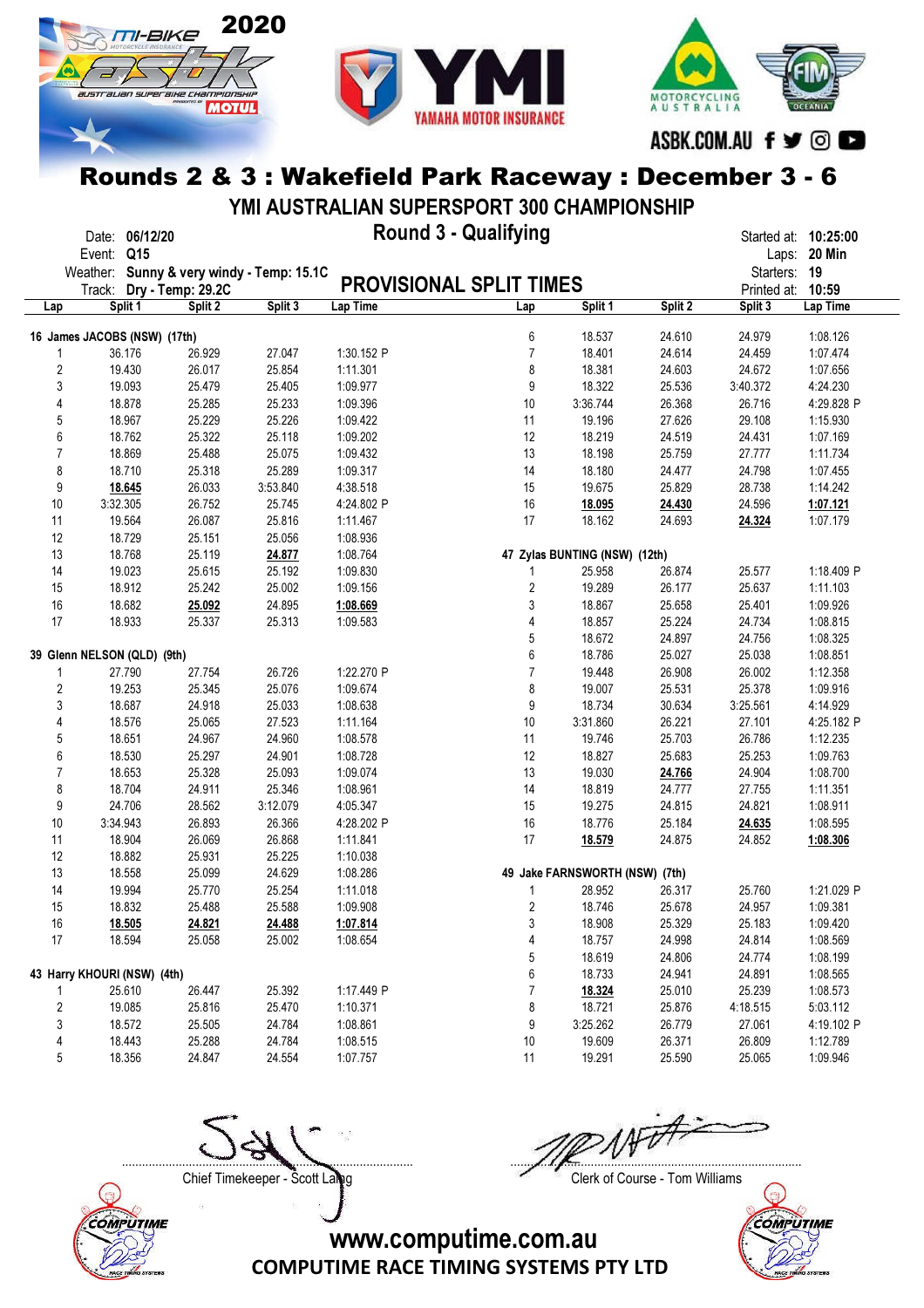





ASBK.COM.AU f ♥ © ■

## Rounds 2 & 3 : Wakefield Park Raceway : December 3 - 6

YMI AUSTRALIAN SUPERSPORT 300 CHAMPIONSHIP

|                  | Event: Q15                      | Date: 06/12/20 |                                                                       |          | <b>Round 3 - Qualifying</b> |                         |                                |         | Started at: 10:25:00              | Laps: 20 Min |
|------------------|---------------------------------|----------------|-----------------------------------------------------------------------|----------|-----------------------------|-------------------------|--------------------------------|---------|-----------------------------------|--------------|
|                  |                                 |                |                                                                       |          |                             |                         |                                |         |                                   |              |
|                  |                                 |                | Weather: Sunny & very windy - Temp: 15.1C<br>Track: Dry - Temp: 29.2C |          | PROVISIONAL SPLIT TIMES     |                         |                                |         | Starters: 19<br>Printed at: 10:59 |              |
| Lap              |                                 | Split 1        | Split 2                                                               | Split 3  | Lap Time                    | Lap                     | Split 1                        | Split 2 | Split 3                           | Lap Time     |
|                  |                                 |                |                                                                       |          |                             |                         |                                |         |                                   |              |
| 12               |                                 | 18.426         | 24.706                                                                | 24.560   | 1:07.692                    |                         | 68 Luke POWER (VIC) (3rd)      |         |                                   |              |
| 13               |                                 | 18.774         | 29.461                                                                | 26.002   | 1:14.237                    | 1                       | 26.195                         | 26.556  | 25.805                            | 1:18.556 P   |
| 14               |                                 | 18.921         | 25.767                                                                | 25.126   | 1:09.814                    | $\overline{\mathbf{c}}$ | 19.501                         | 26.158  | 25.211                            | 1:10.870     |
| 15               |                                 | 18.804         | 26.426                                                                | 26.097   | 1:11.327                    | 3                       | 18.886                         | 24.986  | 24.674                            | 1:08.546     |
| $16\,$           |                                 | 18.918         | 25.733                                                                | 25.218   | 1:09.869                    | 4                       | 18.550                         | 25.313  | 25.036                            | 1:08.899     |
|                  |                                 |                |                                                                       |          |                             | 5                       | 18.321                         | 24.651  | 24.417                            | 1:07.389     |
|                  | 50 Carter THOMPSON (NSW) (10th) |                |                                                                       |          |                             | 6                       | 18.261                         | 24.686  | 24.868                            | 1:07.815     |
| 1                |                                 | 28.112         | 26.833                                                                | 26.229   | 1:21.174 P                  | $\overline{7}$          | 18.444                         | 24.638  | 24.492                            | 1:07.574     |
|                  | $\sqrt{2}$                      | 19.502         | 26.421                                                                | 52.937   | 1:38.860                    | 8                       | 18.273                         | 24.509  | 25.154                            | 1:07.936     |
| 3                |                                 | 26.346         | 25.331                                                                | 25.211   | 1:16.888 P                  | 9                       | 18.985                         | 25.946  | 3:39.539                          | 4:24.470     |
| 4                |                                 | 18.655         | 24.763                                                                | 24.983   | 1:08.401                    | 10                      | 3:38.495                       | 28.039  | 26.828                            | 4:33.362 P   |
| 5                |                                 | 18.735         | 24.612                                                                | 24.859   | 1:08.206                    | 11                      | 18.604                         | 25.458  | 31.099                            | 1:15.161     |
| 6                |                                 | 18.708         | 24.454                                                                | 25.116   | 1:08.278                    | 12                      | 18.230                         | 24.271  | 24.436                            | 1:06.937     |
|                  |                                 |                |                                                                       |          |                             | 13                      | 18.296                         | 24.469  | 24.408                            | 1:07.173     |
|                  | 59 Tom DRANE (NSW) (11th)       |                |                                                                       |          |                             | 14                      | 18.285                         | 24.644  | 24.500                            | 1:07.429     |
| 1                |                                 | 33.351         | 26.890                                                                | 26.384   | 1:26.625 P                  | 15                      | 23.722                         | 26.515  | 25.970                            | 1:16.207     |
|                  | $\overline{c}$                  | 19.749         | 25.580                                                                | 25.726   | 1:11.055                    | 16                      | 18.060                         | 24.399  | 24.852                            | 1:07.311     |
| $\mathfrak{Z}$   |                                 | 19.545         | 26.080                                                                | 25.238   | 1:10.863                    | 17                      | 18.181                         | 24.386  | 24.377                            | 1:06.944     |
| 4                |                                 | 20.247         | 25.912                                                                | 25.590   | 1:11.749                    |                         |                                |         |                                   |              |
| 5                |                                 | 20.462         | 25.736                                                                | 25.329   | 1:11.527                    |                         | 69 Archie McDONALD (NSW) (5th) |         |                                   |              |
| $\boldsymbol{6}$ |                                 | 19.625         | 25.791                                                                | 1:59.081 | 2:44.497                    | 1                       | 28.983                         | 27.819  | 26.873                            | 1:23.675 P   |
| $\overline{7}$   |                                 |                |                                                                       |          | 3:47.311 P                  | $\overline{\mathbf{c}}$ | 19.852                         | 25.805  | 25.207                            | 1:10.864     |
| 8                |                                 | 3:33.398       | 26.636                                                                | 26.268   | 4:26.302 P                  | 3                       | 19.101                         | 24.814  | 24.887                            | 1:08.802     |
| 9                |                                 | 19.217         | 26.117                                                                | 26.337   | 1:11.671                    | 4                       | 18.801                         | 24.694  | 24.785                            | 1:08.280     |
| 10               |                                 | 19.139         | 25.313                                                                | 24.923   | 1:09.375                    | 5                       | 18.710                         | 24.917  | 25.189                            | 1:08.816     |
| 11               |                                 | 18.976         | 25.165                                                                | 24.945   | 1:09.086                    | 6                       | 18.887                         | 24.618  | 24.767                            | 1:08.272     |
| 12               |                                 | 18.863         | 24.940                                                                | 25.097   | 1:08.900                    | $\overline{7}$          | 18.584                         | 24.704  | 24.720                            | 1:08.008     |
| 13               |                                 | 20.337         | 25.662                                                                | 25.154   | 1:11.153                    | 8                       | 18.687                         | 24.645  | 24.802                            | 1:08.134     |
| 14               |                                 | 19.035         | 24.663                                                                | 24.565   | 1:08.263                    | 9                       | 18.841                         | 30.115  | 3:37.017                          | 4:25.973     |
| 15               |                                 | 18.765         | 25.826                                                                | 25.112   | 1:09.703                    | 10                      | 3:14.622                       | 26.801  | 27.851                            | 4:09.274 P   |
|                  |                                 |                |                                                                       |          |                             | 11                      | 19.332                         | 26.315  | 26.484                            | 1:12.131     |
|                  | 63 Clay CLEGG (NSW) (13th)      |                |                                                                       |          |                             | 12                      | 18.645                         | 24.618  | 24.776                            | 1:08.039     |
| 1                |                                 | 27.851         | 27.108                                                                | 25.821   | 1:20.780 P                  | 13                      | 18.667                         | 24.520  | 24.612                            | 1:07.799     |
| $\overline{c}$   |                                 | 19.597         | 25.681                                                                | 1:13.546 | 1:58.824                    | 14                      | 18.734                         | 26.166  | 28.898                            | 1:13.798     |
|                  | 3                               | 28.416         | 25.491                                                                | 26.501   | 1:20.408 P                  | 15                      | 18.571                         | 26.954  | 25.407                            | 1:10.932     |
|                  | 4                               | 19.189         | 25.282                                                                | 25.198   | 1:09.669                    | 16                      | 18.474                         | 24.166  | 24.641                            | 1:07.281     |
|                  | 5                               | 19.200         | 25.243                                                                | 25.273   | 1:09.716                    | 17                      | 18.682                         | 25.039  | 24.516                            | 1:08.237     |
|                  | 6                               | 19.116         | 25.776                                                                | 25.346   | 1:10.238                    |                         |                                |         |                                   |              |
| $\overline{7}$   |                                 | 19.226         | 25.715                                                                | 4:32.098 | 5:17.039                    |                         | 72 Ben BAKER (NSW) (2nd)       |         |                                   |              |
| 8                |                                 | 3:32.528       | 27.423                                                                | 25.953   | 4:25.904 P                  | 1                       | 27.151                         | 25.956  | 25.450                            | 1:18.557 P   |
|                  | 9                               | 19.705         | 26.242                                                                | 25.893   | 1:11.840                    | $\overline{\mathbf{c}}$ | 18.933                         | 25.845  | 25.700                            | 1:10.478     |
| 10               |                                 | 19.077         | 24.832                                                                | 24.816   | 1:08.725                    | 3                       | 18.587                         | 24.614  | 25.017                            | 1:08.218     |
| 11               |                                 | 18.755         | 24.758                                                                | 24.857   | 1:08.370                    | 4                       | 18.697                         | 24.541  | 24.691                            | 1:07.929     |
|                  |                                 |                |                                                                       |          |                             | 5                       | 18.559                         | 24.401  | 24.783                            | 1:07.743     |



Chief Timekeeper - Scott Laing Chief Timekeeper - Scott Laing

....................................................................................... .......................................................................................

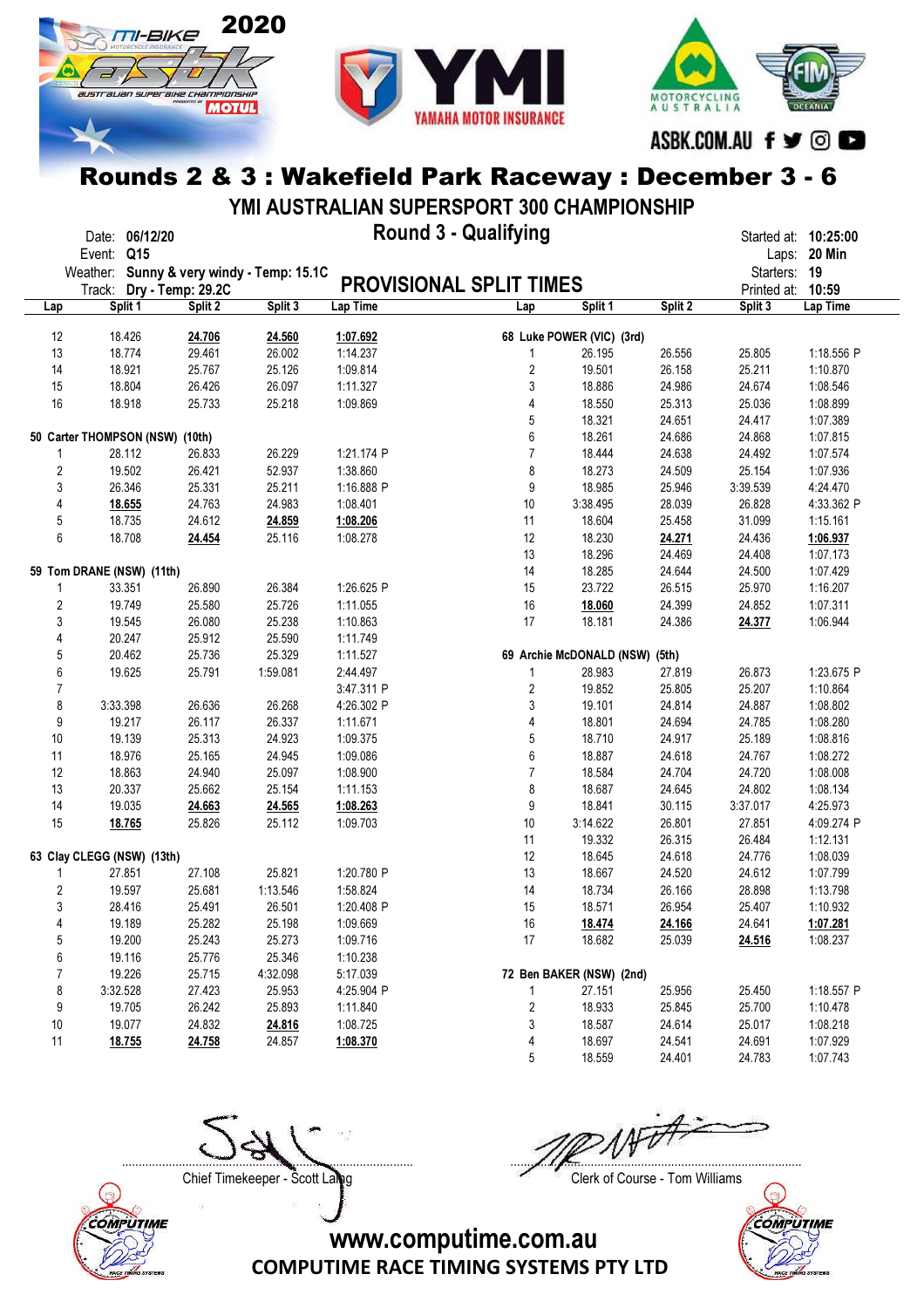





ASBK.COM.AU f ♥ © ■

## Rounds 2 & 3 : Wakefield Park Raceway : December 3 - 6

YMI AUSTRALIAN SUPERSPORT 300 CHAMPIONSHIP

|                         | Date: 06/12/20                            |                   |          | <b>Round 3 - Qualifying</b>    |                |                                 |                  | Started at: 10:25:00 |                      |
|-------------------------|-------------------------------------------|-------------------|----------|--------------------------------|----------------|---------------------------------|------------------|----------------------|----------------------|
|                         | Q15<br>Event:                             |                   |          |                                |                |                                 |                  |                      | Laps: 20 Min         |
|                         | Weather: Sunny & very windy - Temp: 15.1C |                   |          |                                |                |                                 |                  | Starters: 19         |                      |
|                         | Track:                                    | Dry - Temp: 29.2C |          | <b>PROVISIONAL SPLIT TIMES</b> |                |                                 |                  | Printed at: 10:59    |                      |
| Lap                     | Split 1                                   | Split 2           | Split 3  | Lap Time                       | Lap            | Split 1                         | Split 2          | Split 3              | Lap Time             |
|                         |                                           |                   |          |                                |                |                                 |                  |                      |                      |
| 6                       | 18.655                                    | 24.768            | 44.150   | 1:27.573                       | 6              | 20.554                          | 26.734           | 27.032               | 1:14.320             |
| 7                       | 23.639                                    | 25.747            | 27.028   | 1:16.414 P                     | $\overline{7}$ | 18.728                          | 25.251           | 25.473               | 1:09.452             |
| 8                       | 18.591                                    | 26.474            | 26.013   | 1:11.078                       | 8              | 18.676                          | 25.177           | 26.704               | 1:10.557             |
| 9                       | 18.343                                    | 25.970            | 3:29.665 | 4:13.978                       | 9              | 22.508                          | 28.906           | 2:56.919             | 3:48.333             |
| 10                      | 3:28.042                                  | 26.763            | 29.183   | 4:23.988 P                     | 10             | 3:28.696                        | 26.955           | 26.198               | 4:21.849 P           |
| 11                      | 19.361                                    | 27.063            | 26.053   | 1:12.477                       | 11             | 19.543                          | 26.575           | 26.172               | 1:12.290             |
| 12                      | 18.721                                    | 26.212            | 25.111   | 1:10.044                       | 12             | 18.818                          | 25.788           | 24.948               | 1:09.554             |
| 13                      | 18.580                                    | 24.445            | 24.416   | 1:07.441                       | 13             | 18.529                          | 24.548           | 24.737               | 1:07.814             |
| 14                      | 24.581                                    | 25.707            | 25.513   | 1:15.801                       | 14             | 18.978                          | 25.596           | 25.087               | 1:09.661             |
| 15                      | 18.389                                    | 25.587            | 24.968   | 1:08.944                       | 15             | 18.543                          | 24.940           | 25.063               | 1:08.546             |
| 16                      | 18.427                                    | 24.351            | 24.101   | 1:06.879                       | 16             | 18.549                          | 24.760           | 24.952               | 1:08.261             |
| 17                      | 18.346                                    | 24.394            | 24.502   | 1:07.242                       | 17             | 18.692                          | 24.820           | 24.983               | 1:08.495             |
|                         | 88 Joseph MARINIELLO (VIC) (19th)         |                   |          |                                |                | 105 Cameron DUNKER (NSW) (16th) |                  |                      |                      |
| 1                       | 26.883                                    | 28.113            | 27.856   | 1:22.852 P                     | 1              | 28.332                          | 27.614           | 26.737               | 1:22.683 P           |
| 2                       | 19.731                                    | 26.331            | 26.113   | 1:12.175                       | $\overline{2}$ | 20.087                          | 25.953           | 25.333               | 1:11.373             |
| 3                       | 19.381                                    | 25.773            | 26.113   | 1:11.267                       | 3              | 19.021                          | 25.573           | 25.337               | 1:09.931             |
| 4                       | 19.573                                    | 30.636            | 9:15.647 | 10:05.856                      | 4              | 19.049                          | 25.510           | 25.501               | 1:10.060             |
|                         |                                           |                   |          |                                | 5              | 19.057                          | 25.316           | 25.200               | 1:09.573             |
|                         | 95 Matthew RINDEL (VIC) (15th)            |                   |          |                                | 6              | 18.936                          | 25.272           | 25.078               | 1:09.286             |
| 1                       | 27.305                                    | 26.628            | 26.254   | 1:20.187 P                     | $\overline{7}$ | 19.012                          | 26.243           | 25.547               | 1:10.802             |
| $\overline{\mathbf{c}}$ | 18.939                                    | 25.610            | 25.639   | 1:10.188                       | 8              | 18.755                          | 25.351           | 25.469               | 1:09.575             |
| 3                       | 19.168                                    | 25.691            | 25.930   | 1:10.789                       | 9              | 24.642                          | 31.030           | 3:06.264             | 4:01.936             |
| 4                       | 19.179                                    | 25.377            | 25.410   | 1:09.966                       | 10             | 3:32.658                        | 27.011           | 26.182               | 4:25.851 P           |
| 5                       | 18.939                                    | 25.253            | 24.847   | 1:09.039                       | 11             | 19.197                          | 25.686           | 25.838               | 1:10.721             |
| 6                       | 18.583                                    | 25.001            | 24.844   | 1:08.428                       | 12             | 19.258                          | 25.389           | 24.808               | 1:09.455             |
| $\overline{7}$          | 18.668                                    | 25.670            | 25.090   | 1:09.428                       | 13             | 18.957                          | 25.271           | 24.789               | 1:09.017             |
| 8                       | 19.027                                    | 25.455            | 25.281   | 1:09.763                       | 14             | 19.050                          | 25.044           | 24.856               | 1:08.950             |
| 9                       | 18.851                                    | 29.037            | 3:33.992 | 4:21.880                       | 15             | 18.811                          | 25.145           | 25.471               | 1:09.427             |
| 10                      | 3:30.823                                  | 27.572            | 25.814   | 4:24.209 P                     | 16             | 18.940                          | 24.685           | 24.905               | 1:08.530             |
| 11                      | 19.469                                    | 25.848            | 52.015   | 1:37.332                       | 17             | 18.820                          | 25.265           | 25.348               | 1:09.433             |
| 12                      | 26.380                                    | 25.502            | 25.100   | 1:16.982 P                     |                |                                 |                  |                      |                      |
| 13                      | 18.732                                    | 25.262            | 24.857   | 1:08.851                       |                | 110 Zak PETTENDY (NSW) (18th)   |                  |                      |                      |
| 14                      | 18.797                                    | 25.244            | 24.853   | 1:08.894                       | 1              | 26.504                          | 27.053           | 26.364               | 1:19.921 P           |
| 15                      | 18.610                                    | 25.124            | 24.941   | 1:08.675                       | $\overline{2}$ | 19.240                          | 26.074           | 25.707               | 1:11.021             |
| 16                      |                                           | 25.168            | 24.979   | 1:08.712                       | 3              | 20.374                          | 30.006           | 25.711               | 1:16.091             |
| 17                      | 18.565<br>18.634                          | 24.998            | 24.796   | 1:08.428                       | 4              | 19.002                          | 25.679           | 25.424               | 1:10.105             |
|                         |                                           |                   |          |                                | 5              | 18.904                          | 25.416           | 25.236               | 1:09.556             |
|                         |                                           |                   |          |                                |                |                                 |                  |                      |                      |
|                         | 97 Peter NERLICH (VIC) (8th)<br>26.641    | 27.506            | 27.003   | 1:21.150 P                     | 6<br>7         | 19.301                          | 26.842<br>25.347 | 28.279<br>25.256     | 1:14.422             |
| 1<br>2                  | 19.549                                    | 26.851            | 26.086   | 1:12.486                       | 8              | 18.762<br>19.756                | 27.212           | 4:10.546             | 1:09.365<br>4:57.514 |
|                         |                                           |                   | 25.777   |                                |                |                                 | 27.119           | 26.230               |                      |
| 3                       | 19.386                                    | 25.630<br>25.274  | 25.616   | 1:10.793                       | 9<br>10        | 3:31.426<br>20.543              | 26.244           | 25.940               | 4:24.775 P           |
| 4<br>5                  | 18.945<br>18.889                          | 25.507            |          | 1:09.835<br>1:09.847           | 11             | 20.522                          |                  |                      | 1:12.727             |
|                         |                                           |                   | 25.451   |                                |                |                                 | 29.924           | 25.524               | 1:15.970             |



....................................................................................... .......................................................................................

Chief Timekeeper - Scott Laing Chief Timekeeper - Scott Laing

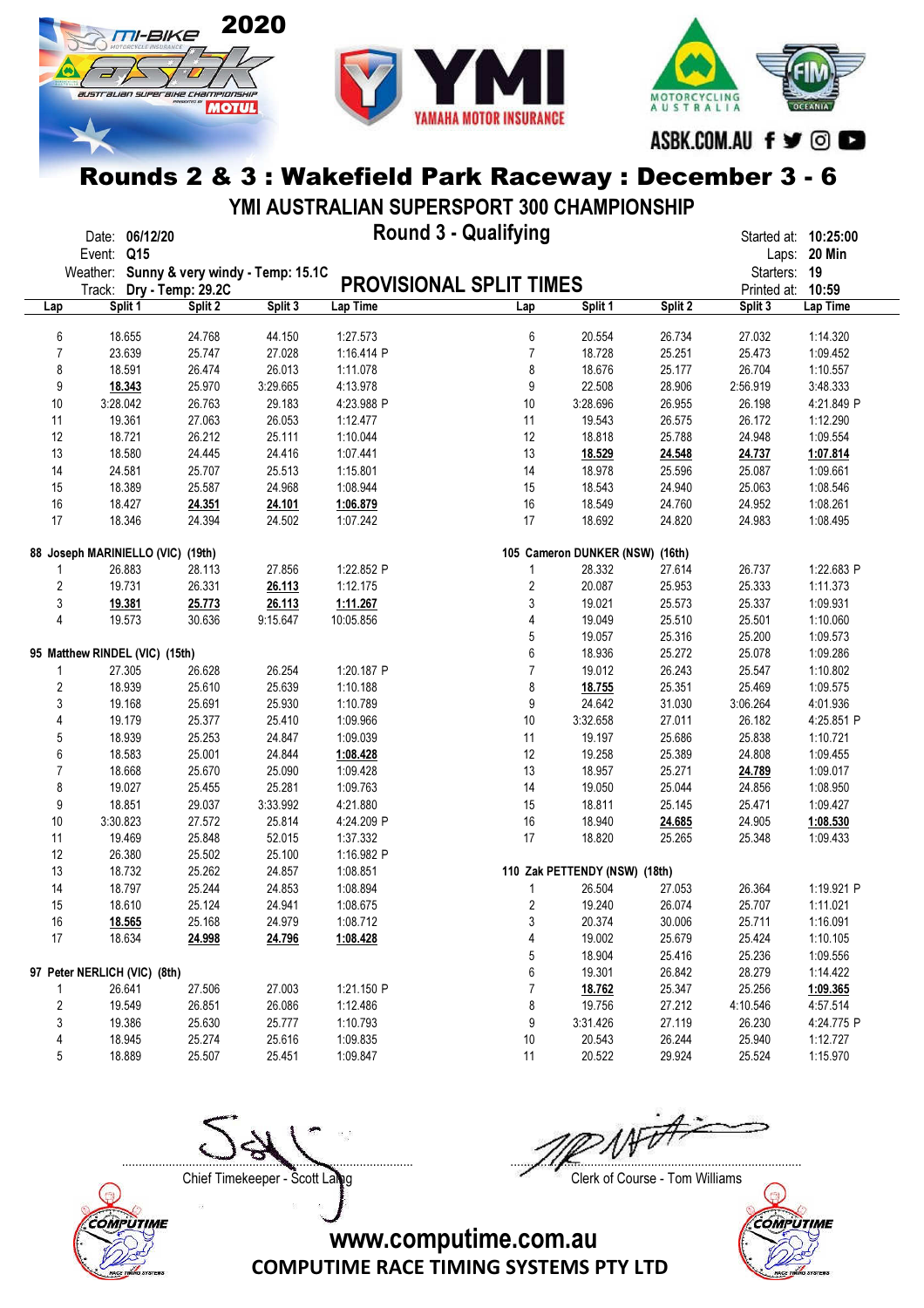





ASBK.COM.AU f y © O

#### Rounds 2 & 3 : Wakefield Park Raceway : December 3 - 6

YMI AUSTRALIAN SUPERSPORT 300 CHAMPIONSHIP

|                | Event:                         | Date: 06/12/20<br>Q15 |                   |                                  |            | <b>Round 3 - Qualifying</b>    |                              |         | Started at: <b>10:25:00</b> | Laps: 20 Min |
|----------------|--------------------------------|-----------------------|-------------------|----------------------------------|------------|--------------------------------|------------------------------|---------|-----------------------------|--------------|
|                | Weather:                       |                       |                   | Sunny & very windy - Temp: 15.1C |            |                                |                              |         | Starters: 19                |              |
|                | Track:                         |                       | Dry - Temp: 29.2C |                                  |            | <b>PROVISIONAL SPLIT TIMES</b> |                              |         | Printed at: 10:59           |              |
| Lap            |                                | Split 1               | Split 2           | Split 3                          | Lap Time   | Lap                            | Split 1                      | Split 2 | Split 3                     | Lap Time     |
|                |                                |                       |                   |                                  |            |                                |                              |         |                             |              |
| 12             |                                | 18.975                | 25.283            | 25.871                           | 1:10.129   | $\overline{7}$                 | 18.266                       | 24.192  | 24.216                      | 1:06.674     |
| 13             |                                | 19.880                | 27.066            | 25.803                           | 1:12.749   | 8                              | 18.556                       | 27.620  | 7:39.439                    | 8:25.615     |
| 14             |                                | 19.024                | 25.285            | 25.177                           | 1:09.486   | 9                              | 26.525                       | 25.171  | 24.906                      | 1:16.602 P   |
| 15             |                                | 19.944                | 26.276            | 25.438                           | 1:11.658   | 10                             | 18.345                       | 24.137  | 24.285                      | 1:06.767     |
|                |                                |                       |                   |                                  |            | 11                             | 18.171                       | 24.073  | 24.274                      | 1:06.518     |
|                | 121 Reece OUGHTRED (VIC) (6th) |                       |                   |                                  |            | 12                             | 18.203                       | 24.174  | 24.151                      | 1:06.528     |
|                |                                | 26.285                | 26.773            | 25.737                           | 1:18.795 P | 13                             | 18.162                       | 24.138  | 24.295                      | 1:06.595     |
| $\overline{2}$ |                                | 19.063                | 25.903            | 25.308                           | 1:10.274   | 14                             | 19.066                       | 25.959  | 24.532                      | 1:09.557     |
| 3              |                                | 19.166                | 25.489            | 25.145                           | 1:09.800   |                                |                              |         |                             |              |
| 4              |                                | 18.967                | 25.182            | 24.881                           | 1:09.030   |                                | 355 Laura BROWN (NSW) (14th) |         |                             |              |
| 5              |                                | 18.748                | 25.310            | 24.697                           | 1:08.755   | 1                              | 28.802                       | 28.107  | 26.484                      | 1:23.393 P   |
| 6              |                                | 18.680                | 25.005            | 25.509                           | 1:09.194   | 2                              | 19.562                       | 26.029  | 26.015                      | 1:11.606     |
| $\overline{7}$ |                                | 18.800                | 42.788            | 5:34.249                         | 6:35.837   | 3                              | 19.052                       | 26.011  | 25.249                      | 1:10.312     |
| 8              |                                | 3:30.482              | 26.563            | 27.082                           | 4:24.127 P | 4                              | 19.043                       | 27.370  | 25.406                      | 1:11.819     |
| 9              |                                | 20.271                | 25.673            | 26.853                           | 1:12.797   | 5                              | 19.085                       | 25.234  | 25.087                      | 1:09.406     |
| 10             |                                | 19.039                | 25.436            | 25.271                           | 1:09.746   | 6                              | 18.999                       | 25.379  | 24.966                      | 1:09.344     |
| 11             |                                | 19.430                | 24.912            | 24.822                           | 1:09.164   | $\overline{7}$                 | 18.791                       | 25.372  | 25.105                      | 1:09.268     |
| 12             |                                | 18.521                | 24.734            | 25.388                           | 1:08.643   | 8                              | 18.842                       | 26.130  | 4:37.687                    | 5:22.659     |
| 13             |                                | 22.526                | 27.039            | 25.517                           | 1:15.082   | 9                              | 3:34.220                     | 26.690  | 27.262                      | 4:28.172 P   |
| 14             |                                | 18.692                | 24.645            | 24.243                           | 1:07.580   | 10                             | 19.089                       | 28.221  | 29.170                      | 1:16.480     |
| 15             |                                | 18.594                | 25.862            | 25.468                           | 1:09.924   | 11                             | 19.025                       | 25.944  | 24.964                      | 1:09.933     |
|                |                                |                       |                   |                                  |            | 12                             | 18.827                       | 24.799  | 24.799                      | 1:08.425     |
|                | 308 John LYTRAS (QLD) (1st)    |                       |                   |                                  |            | 13                             | 18.647                       | 24.929  | 24.999                      | 1:08.575     |
| 1              |                                | 27.168                | 25.701            | 26.447                           | 1:19.316 P | 14                             | 18.957                       | 25.053  | 24.886                      | 1:08.896     |
| $\overline{2}$ |                                | 19.953                | 25.962            | 24.849                           | 1:10.764   | 15                             | 18.704                       | 26.936  | 25.360                      | 1:11.000     |
| 3              |                                | 18.299                | 24.393            | 24.536                           | 1:07.228   | 16                             | 18.656                       | 25.407  | 25.020                      | 1:09.083     |
|                |                                |                       |                   |                                  |            |                                |                              |         |                             |              |
| 4              |                                | 19.476                | 25.206            | 1:10.022                         | 1:54.704   |                                |                              |         |                             |              |
| 5              |                                | 27.187                | 24.565            | 24.601                           | 1:16.353 P |                                |                              |         |                             |              |
| 6              |                                | 18.293                | 24.460            | 24.402                           | 1:07.155   |                                |                              |         |                             |              |

\*\*\* ALL RIDERS QUALIFY \*\*\*

\*\*\* RED FLAG DURING SESSION DUE TO CRASH AT TURN 9 INVOLVING NO. 50 (THOMPSON) REQUIRING MEDICAL - SESSION RE-STARTED FOR REMAINING TIME \*\*\*

The results are provisional until the end of the time limit for protests and appeals.



....................................................................................... .......................................................................................

Chief Timekeeper - Scott Laing Chief Timekeeper - Scott Laing

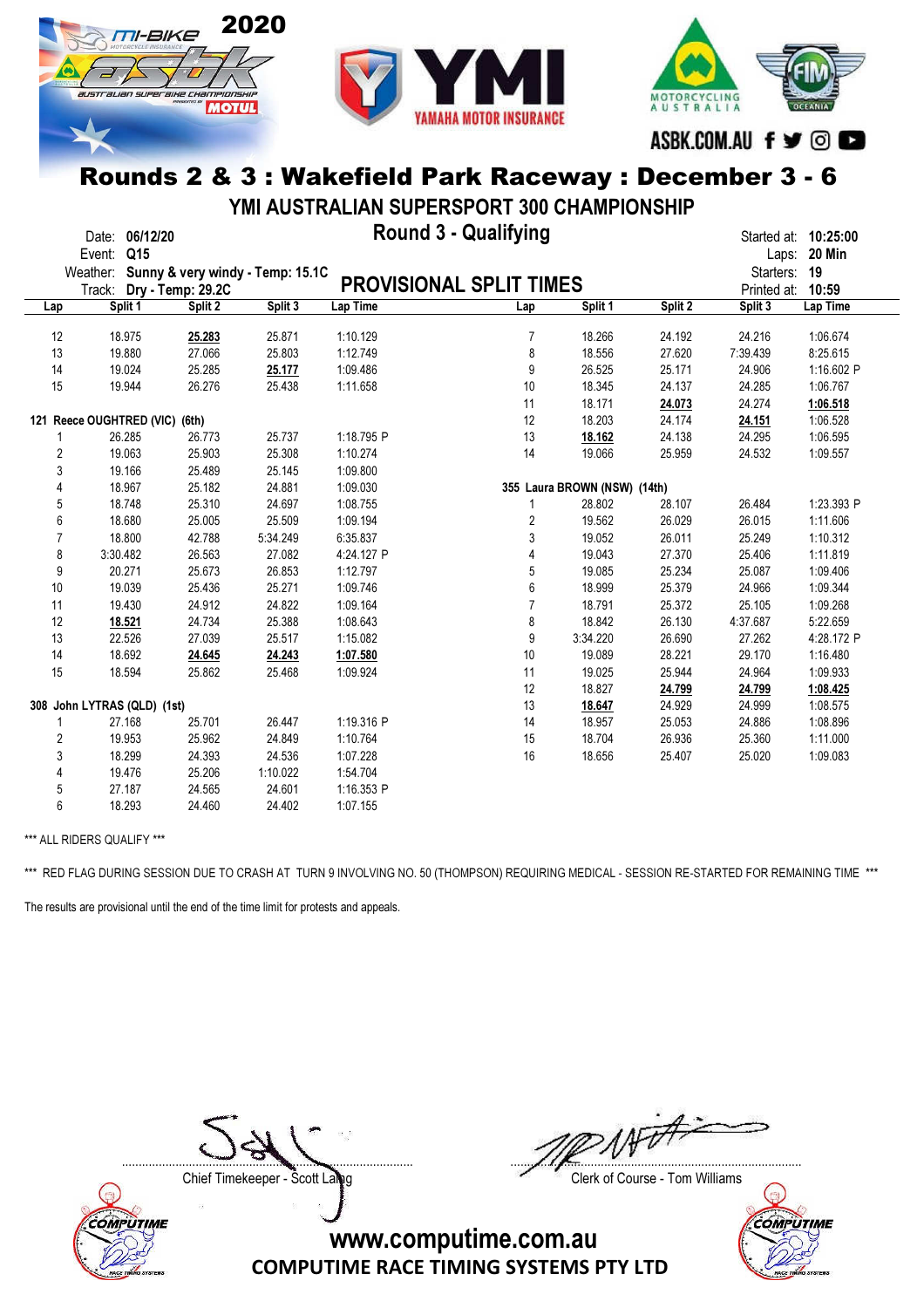

YMI AUSTRALIAN SUPERSPORT 300 CHAMPIONSHIP

|            | Date: 06/12/20 |
|------------|----------------|
| Event: 015 |                |

Date: 06/12/20 Round 3 - Qualifying Started at: 10:25:00

| Event:    | Q15<br>Track: Dry - Temp: 29.2C |     | Weather: Sunny & very windy - Temp: 15.1C<br>Track: Dry - Temp: 29.2C PROVISIONAL FASTEST LAPS SEQUENCE |                 | Laps: 20 Min<br>Starters:<br>19<br>Printed at:<br>10:59 |           |
|-----------|---------------------------------|-----|---------------------------------------------------------------------------------------------------------|-----------------|---------------------------------------------------------|-----------|
|           | Race<br>Time                    | No  | Name                                                                                                    | <b>Machine</b>  | <b>Fastest</b><br>Lap                                   | On<br>Lap |
|           | 2:17.070                        | 16  | James JACOBS (NSW)                                                                                      | Kawasaki EX 400 | 1:30.152                                                |           |
|           | 2:17.966                        | 72  | Ben BAKER (NSW)                                                                                         | Yamaha R3 321   | 1:18.557                                                |           |
|           | 2:35.768                        | 68  | Luke POWER (VIC)                                                                                        | Kawasaki EX 400 | 1:18.556                                                |           |
|           | 2:35.901                        | 43  | Harry KHOURI (NSW)                                                                                      | Kawasaki EX 400 | 1:17.449                                                |           |
|           | 3:28.371                        | 16  | James JACOBS (NSW)                                                                                      | Kawasaki EX 400 | 1:11.301                                                | 2         |
|           | 3:28.444                        | 72  | Ben BAKER (NSW)                                                                                         | Yamaha R3 321   | 1:10.478                                                | 2         |
|           | 3:46.272                        | 43  | Harry KHOURI (NSW)                                                                                      | Kawasaki EX 400 | 1:10.371                                                | 2         |
|           | 3:47.768                        | 95  | Matthew RINDEL (VIC)                                                                                    | Yamaha R3 321   | 1:10.188                                                | 2         |
|           | 4:01.492                        | 39  | Glenn NELSON (QLD)                                                                                      | Yamaha R3 321   | 1:09.674                                                | 2         |
|           | 4:22.170                        | 49  | Jake FARNSWORTH (NSW)                                                                                   | Kawasaki EX 400 | 1:09.381                                                | 2         |
|           | 4:36.662                        | 72  | Ben BAKER (NSW)                                                                                         | Yamaha R3 321   | 1:08.218                                                | 3         |
|           | 5:09.964                        | 308 | John LYTRAS (QLD)                                                                                       | Yamaha R3 321   | 1:07.228                                                | 3         |
|           | 9:28.176                        | 308 | John LYTRAS (QLD)                                                                                       | Yamaha R3 321   | 1:07.155                                                | 6         |
| 10:34.850 |                                 | 308 | John LYTRAS (QLD)                                                                                       | Yamaha R3 321   | 1:06.674                                                |           |
| 22:30.352 |                                 | 308 | John LYTRAS (QLD)                                                                                       | Yamaha R3 321   | 1:06.518                                                | 11        |

\*\*\* ALL RIDERS QUALIFY \*\*\*

\*\*\* RED FLAG DURING SESSION DUE TO CRASH AT TURN 9 INVOLVING NO. 50 (THOMPSON) REQUIRING MEDICAL - SESSION RE-STARTED FOR REMAINING TIME \*\*\*

The results are provisional until the end of the time limit for protests and appeals.



....................................................................................... .......................................................................................

Chief Timekeeper - Scott Laing Chief Timekeeper - Scott Laing

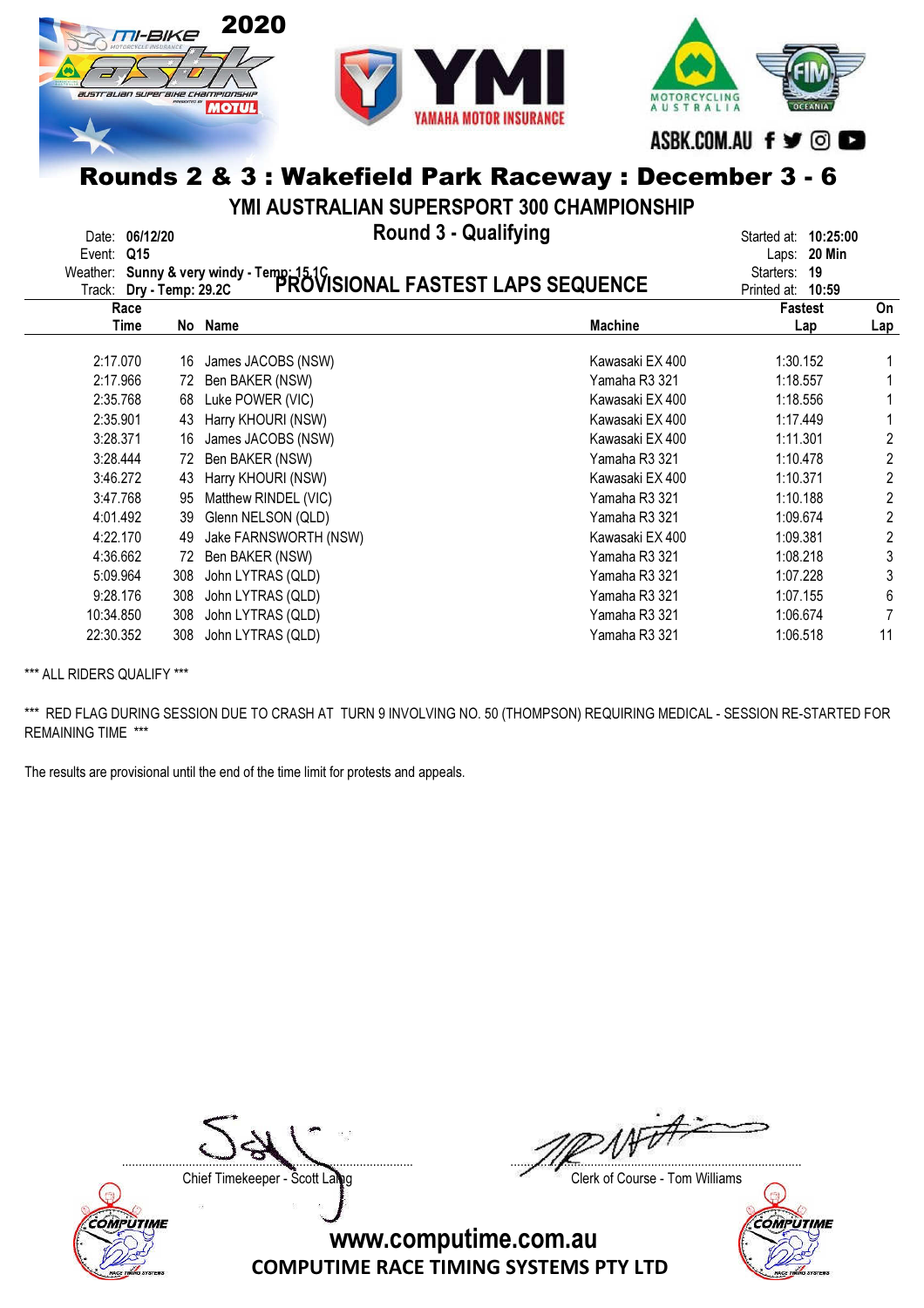





#### YMI AUSTRALIAN SUPERSPORT 300 CHAMPIONSHIP

|     | 06/12/20<br>Date:<br>Q15<br>Event:<br>Sunny & very windy - Temp: 15.1C<br>PROVISIONAL BEST PARTIAL TIMES<br>Weather:<br>Track: |        | 10:25:00<br>Started at:<br>20 Min<br>Laps:<br>19<br>Starters:<br>Printed at:<br>10:59 |        |                      |        |                     |          |          |
|-----|--------------------------------------------------------------------------------------------------------------------------------|--------|---------------------------------------------------------------------------------------|--------|----------------------|--------|---------------------|----------|----------|
|     | Split 1                                                                                                                        |        | Split 2                                                                               |        | Split 3              |        | LAP                 |          |          |
| Pos | Name                                                                                                                           | Time   | Name                                                                                  | Time   | Name                 | Time   | Name                | Ideal    | Fastest  |
|     | L. POWER                                                                                                                       | 18.060 | J. LYTRAS                                                                             | 24.073 | <b>B. BAKER</b>      | 24.101 | <b>J. LYTRAS</b>    | 1:06.386 | 1:06.518 |
|     | H. KHOURI                                                                                                                      | 18.095 | C. THOMPSON                                                                           | 24.127 | J. LYTRAS            | 24.151 | <b>L. POWER</b>     | 1:06.708 | 1:06.937 |
| 3   | J. LYTRAS                                                                                                                      | 18.162 | A. McDONALD                                                                           | 24.166 | R. OUGHTRED          | 24.243 | <b>B. BAKER</b>     | 1:06.795 | 1:06.879 |
| 4   | <b>J. FARNSWORTH</b>                                                                                                           | 18.324 | L. POWER                                                                              | 24.271 | H. KHOURI            | 24.324 | <b>H. KHOURI</b>    | 1:06.849 | 1:07.121 |
| 5   | <b>B. BAKER</b>                                                                                                                | 18.343 | <b>B. BAKER</b>                                                                       | 24.351 | L. POWER             | 24.377 | A. McDONAL          | 1:07.156 | 1:07.281 |
| 6   | THOMPSON                                                                                                                       | 18.432 | H. KHOURI                                                                             | 24.430 | <b>G. NELSON</b>     | 24.488 | <b>R. OUGHTRE</b>   | 1:07.409 | 1:07.580 |
|     | A. McDONALD                                                                                                                    | 18.474 | P. NERLICH                                                                            | 24.548 | A. McDONALD          | 24.516 | <b>C. THOMPSO</b>   | 1:07.418 | 1:08.206 |
| 8   | G. NELSON                                                                                                                      | 18.505 | R. OUGHTRED                                                                           | 24.645 | <b>J. FARNSWORTH</b> | 24.560 | <b>J. FARNSWO</b>   | 1:07.590 | 1:07.692 |
| 9   | R. OUGHTRED                                                                                                                    | 18.521 | T. DRANE                                                                              | 24.663 | T. DRANE             | 24.565 | <b>G. NELSON</b>    | 1:07.814 | 1:07.814 |
| 10  | P. NERLICH                                                                                                                     | 18.529 | C. DUNKER                                                                             | 24.685 | Z. BUNTING           | 24.635 | <b>P. NERLICH</b>   | 1:07.814 | 1:07.814 |
| 11  | M. RINDEL                                                                                                                      | 18.565 | <b>J. FARNSWORTH</b>                                                                  | 24.706 | P. NERLICH           | 24.737 | <b>Z. BUNTING</b>   | 1:07.980 | 1:08.306 |
| 12  | Z. BUNTING                                                                                                                     | 18.579 | C. CLEGG                                                                              | 24.758 | C. DUNKER            | 24.789 | <b>T. DRANE</b>     | 1:07.993 | 1:08.263 |
| 13  | J. JACOBS                                                                                                                      | 18.645 | Z. BUNTING                                                                            | 24.766 | <b>M. RINDEL</b>     | 24.796 | <b>C. DUNKER</b>    | 1:08.229 | 1:08.530 |
| 14  | L. BROWN                                                                                                                       | 18.647 | L. BROWN                                                                              | 24.799 | L. BROWN             | 24.799 | <b>L. BROWN</b>     | 1:08.245 | 1:08.425 |
| 15  | C. CLEGG                                                                                                                       | 18.755 | <b>G. NELSON</b>                                                                      | 24.821 | C. CLEGG             | 24.816 | <b>C. CLEGG</b>     | 1:08.329 | 1:08.370 |
| 16  | C. DUNKER                                                                                                                      | 18.755 | <b>M. RINDEL</b>                                                                      | 24.998 | C. THOMPSON          | 24.859 | <b>M. RINDEL</b>    | 1:08.359 | 1:08.428 |
| 17  | Z. PETTENDY                                                                                                                    | 18.762 | J. JACOBS                                                                             | 25.092 | J. JACOBS            | 24.877 | <b>J. JACOBS</b>    | 1:08.614 | 1:08.669 |
| 18  | T. DRANE                                                                                                                       | 18.765 | Z. PETTENDY                                                                           | 25.283 | Z. PETTENDY          | 25.177 | Z. PETTENDY         | 1:09.222 | 1:09.365 |
| 19  | J. MARINIELLO                                                                                                                  | 19.381 | <b>J. MARINIELLO</b>                                                                  | 25.773 | <b>J. MARINIELLO</b> | 26.113 | <b>J. MARINIELL</b> | 1:11.267 | 1:11.267 |

\*\*\* ALL RIDERS QUALIFY \*\*\*

\*\*\* RED FLAG DURING SESSION DUE TO CRASH AT TURN 9 INVOLVING NO. 50 (THOMPSON) REQUIRING MEDICAL - SESSION RE-STARTED FOR REMAINING TIME \*\*\*

The results are provisional until the end of the time limit for protests and appeals.

COMPUTIME

....................................................................................... .......................................................................................

Chief Timekeeper - Scott Laing Chief Timekeeper - Scott Laing

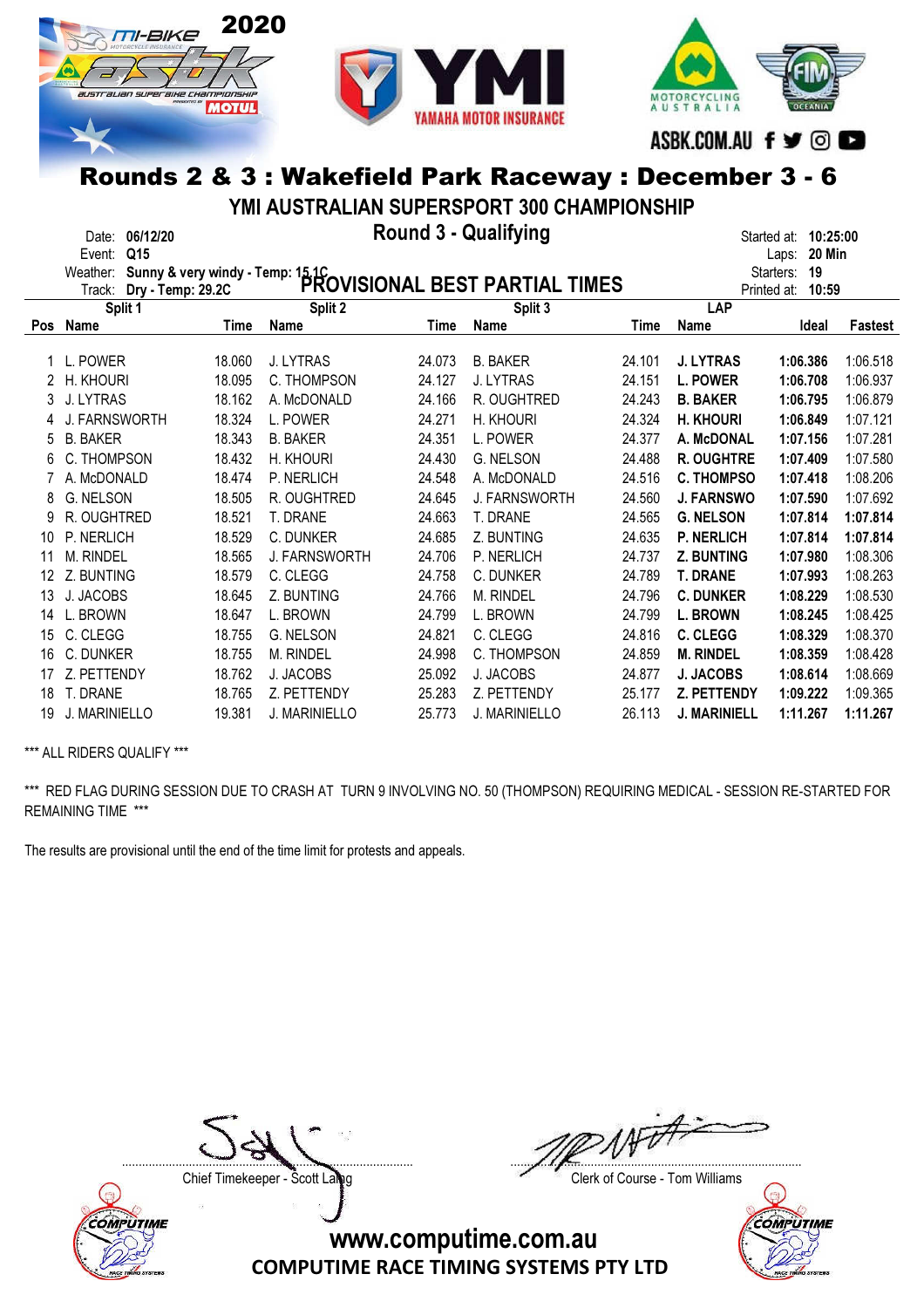

YMI AUSTRALIAN SUPERSPORT 300 CHAMPIONSHIP

|            | Date: 06/12/20                            | <b>ROUND 3 - EVENTS 16 &amp; 21</b> | Started at: 10:25:00 |              |
|------------|-------------------------------------------|-------------------------------------|----------------------|--------------|
| Event: Q15 |                                           |                                     |                      | Laps: 20 Min |
|            | Weather: Sunny & very windy - Temp: 15.1C |                                     | Starters: 19         |              |
|            | Track: Dry - Temp: 29.2C                  | <b>PROVISIONAL GRID SHEET</b>       | Printed at: 10:59    |              |



COMPUTIME

 $W\rightarrow$ ....................................................................................... .......................................................................................

Chief Timekeeper - Scott Laing Chief Timekeeper - Scott Laing

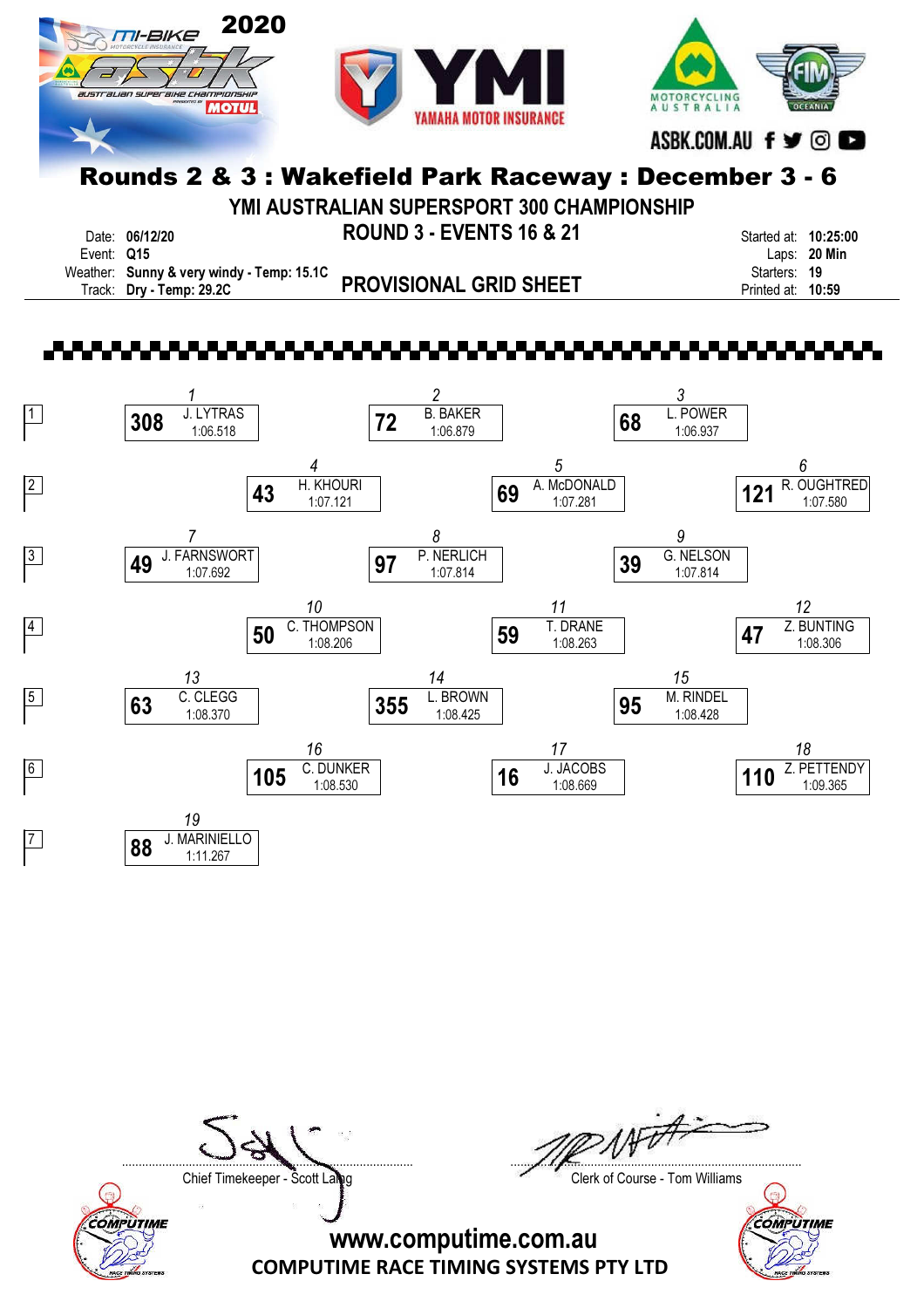

YMI AUSTRALIAN SUPERSPORT 300 CHAMPIONSHIP

|            | Date: 06/12/20                            | <b>ROUND 3 - EVENTS 16 &amp; 21</b> | Started at: 10:25:00 |                |
|------------|-------------------------------------------|-------------------------------------|----------------------|----------------|
| Event: Q15 |                                           |                                     |                      | Laps: $20$ Min |
|            | Weather: Sunny & very windy - Temp: 15.1C |                                     | Starters: 19         |                |
|            | Track: Dry - Temp: 29.2C                  | <b>PROVISIONAL GRID SHEET</b>       | Printed at: 10:59    |                |



COMPUTIME

....................................................................................... .......................................................................................